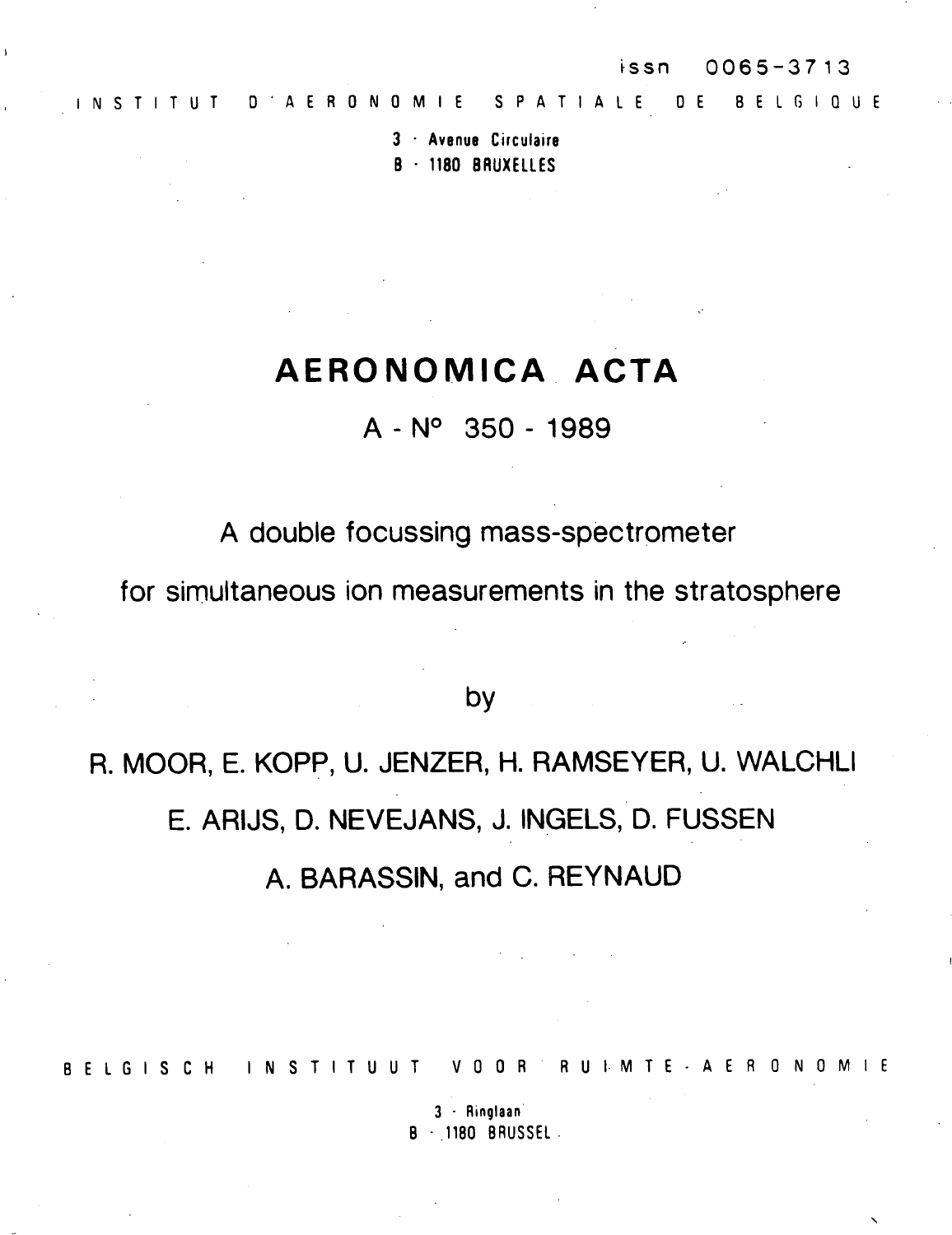### *FOREWORD*

This paper has been presented at "The 9th . ESA Symposium on European Rocket and Balloon Programmes and on Related Research" Lahnstein, Federal Republic of Germany, 3-7 April 1989. It will be published in the proceedings of this symposium.

## *AVANT-PROPOS*

Cet article a été présenté lors du symposium "The 9th ESA Symposium on European Rocket and Balloon Programmes and on Related Research" qui s'est tenu à Lahnstein en République Fédérale d'Allemagne du 3 au 7 avril 1989. Le résumé de cet article sera publié dans les comptes-rendus de ce symposium.

#### *VOORWOORD*

Dit artikel werd voorgesteld tijdens "The 9th ESA Symposium on European Rocket and Balloon Programmes and on Related Research", Lahnstein, West-Duitsland, 3-7 april 1989. Het zal verschijnen in de verslagen van het symposium.

# *VORWORT*

Diese Arbeit wurde vorgetragen am "The 9th ESA Symposium on European Rocket and Balloon Programmes and on Related Research" Lahnstein, BRD, 3-7 April 1989. Der Text wird publiziert werden in den Berichten der Tagung.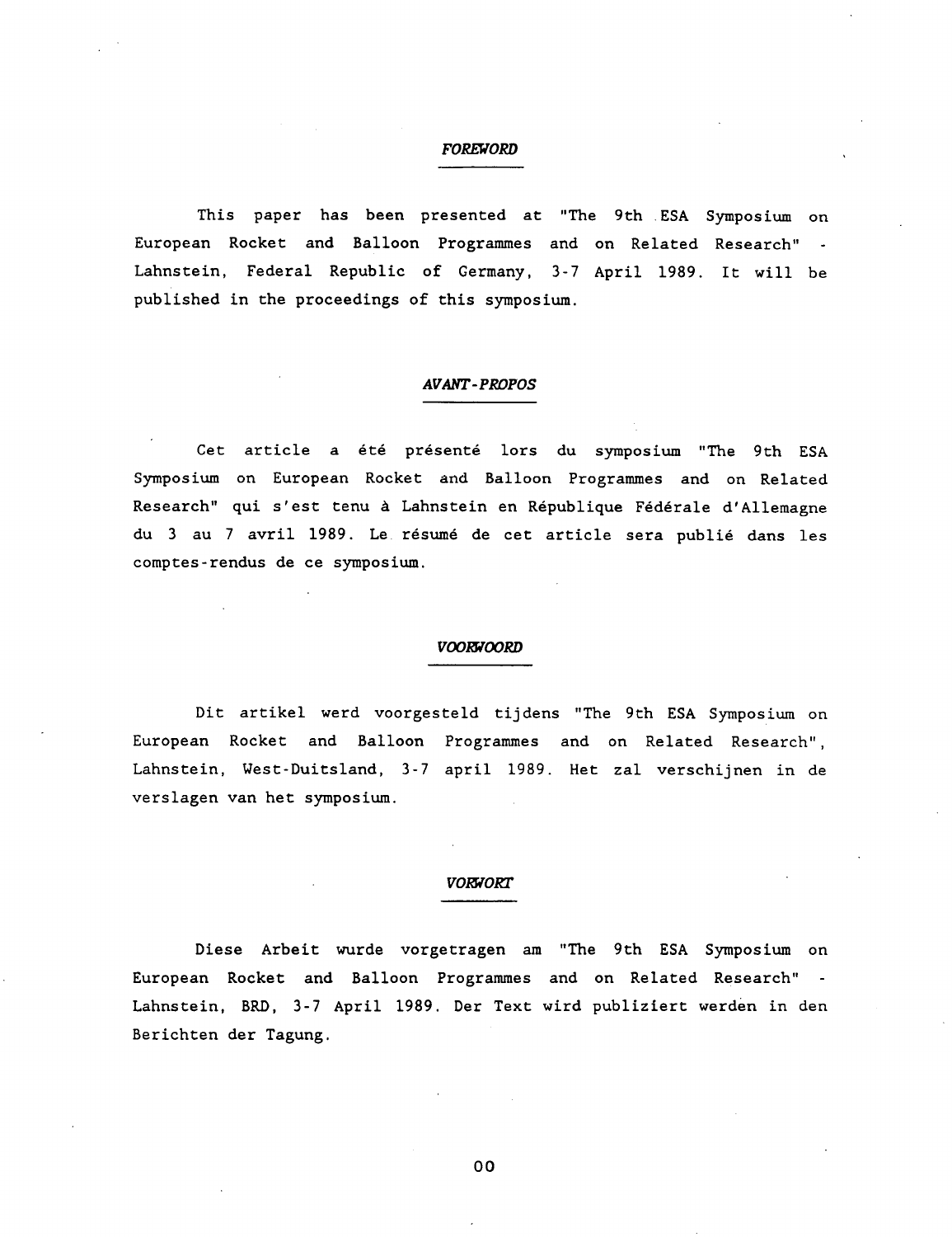#### *IN THE STRATOSPHERE*

#### *by*

*R. MOOR, E. KOPP, U. JENZER, H. RAMSEYER, U. WALCHLI (1)* 

*E. ARIJS, D. NEVEJANS, J. INGELS, D. FUSSEN (2)* 

*A. BARASSIN and C. REYNAIJD (3)* 

#### *Abu Ci'tzc t*

The identification of less abundant stratospheric ions requires an improvement of mass resolution and sensitivity of the instruments in use. A modified Mattauch-Herzog analyzer was developed for positive ion measurements in the mass range 12 to 500 u and will be upgraded for negative ions. The main characteristics, design parameters and first laboratory test results obtained with it are described here. The ions are mass-separated in combined toroidal electrostatic and constant magnetic fields. The simultaneous measurement of a spectrum part is achieved with the use of two detectors. They consist of a 1-inch microchannel plate, an attached phosphor screen, a fiberoptic seal and a linear position sensitive light detector. Ambient atmospheric ions are sampled through a small orifice. The atmospheric air density is reduced in the inlet region of the instrument with a liquid helium cryopump. An octopole HF-field was integrated into the ion optics in order to reduce the ion loss.

- (1) Physikalisches Institut, University of Bern, Switzerland.
- (2) Belgian Institute for Space Aeronomy, Brussels, Belgium.
- (3) Laboratoire de Physique et Chimie de l'Environnement, CNRS, Orléans, France.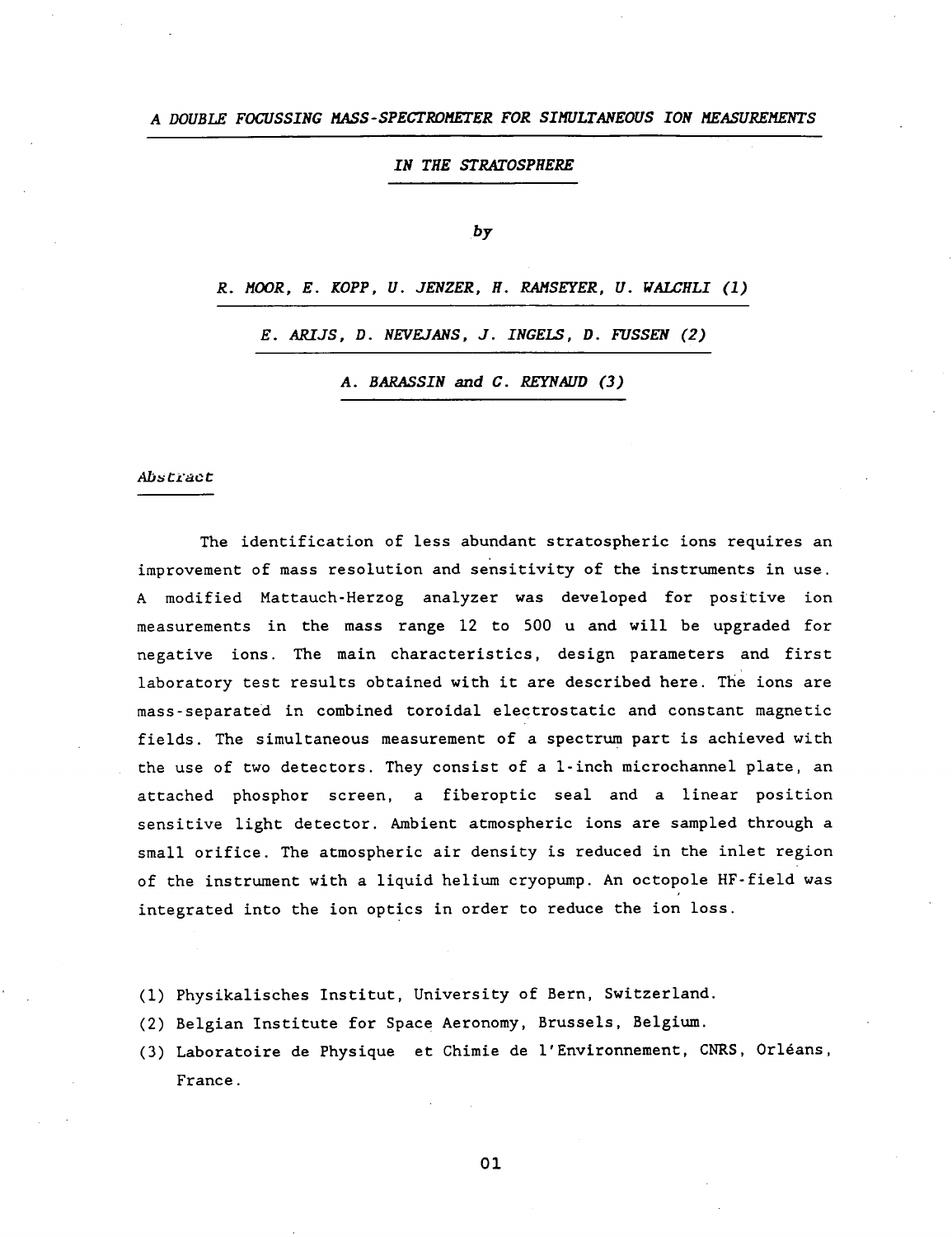#### Résumé

L'identification des ions stratosphériques les moins abondants exige des instruments de grande sensibilité et à haute résolution en masse. Un analyseur de type Mattauch-Herzog a été développé pour la mesure des ions positifs dans la gamme de masse allant de 12 à 500 unités et sera ultérieurement adapté pour les ions négatifs. Les caractéristiques principales, les spécifications de construction et les résultats des premiers tests de laboratoire de l'appareil sont présentés ici. Les ions sont séparés en masse par l'action conjugée d'un champ électrique toroidal et d'un champ magnétique constant. L'utilisation de deux détecteurs permet la mesure simultanée de tout une partie du spectre. L'ensemble est constitué d'une galette à micro-canaux d'un pouce, suivie d'un écran au phosphore, d'une connection par fibre optique et d'un détecteur linéaire de lumière sensible à la position. Les ions de l'atmosphère ambiante sont échantillonnés au travers d'un petit orifice. La densité d'air atmosphérique est réduite dans la région d'entrée de l'instrument grâce à un pompage cryogénique à l'hélium liquide. Un champ octopolaire de radiofréquence a été adjoint à l'optique ionique dans le but de réduire la perte d'ions.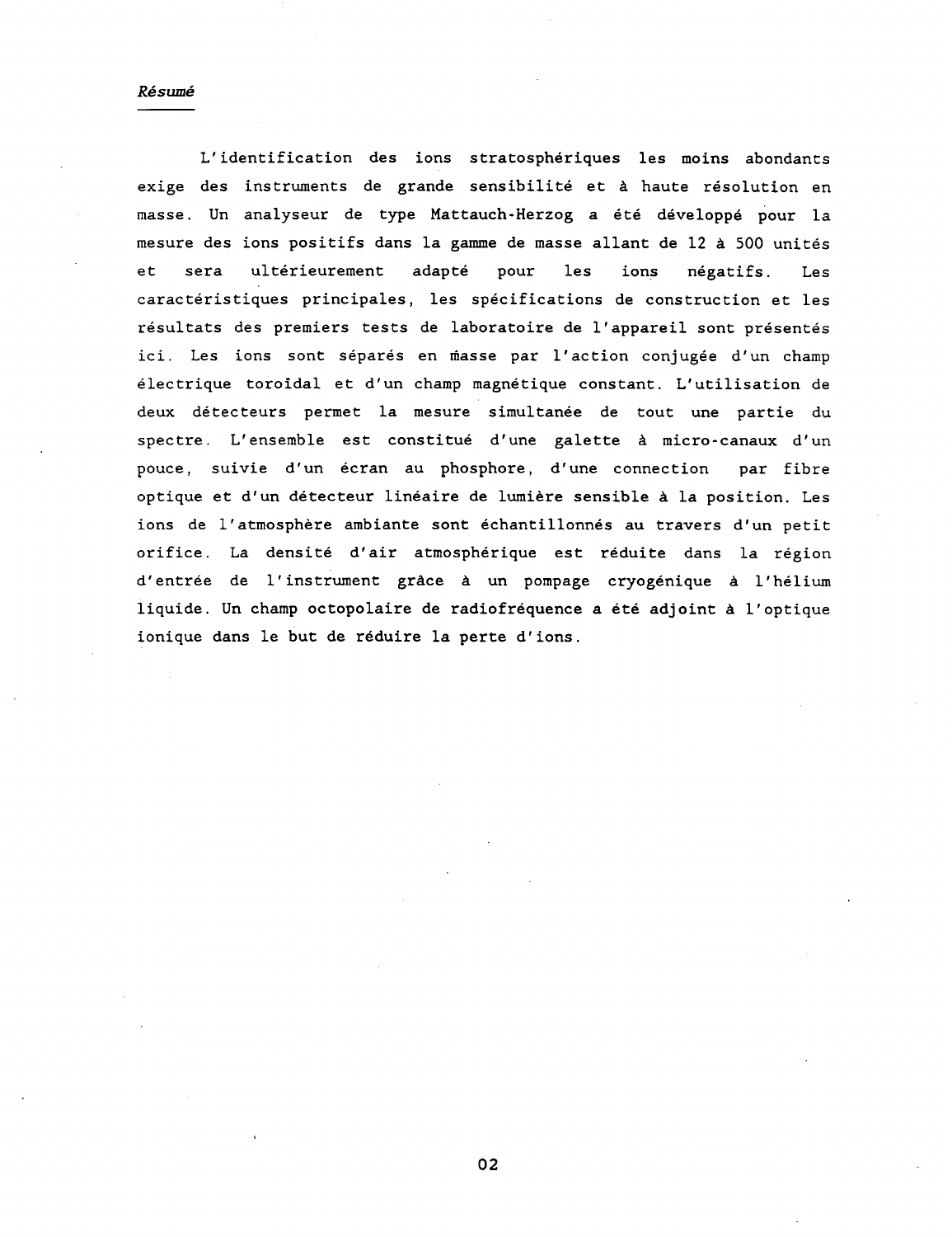#### *Samenvatting*

De identificatie van de minder voorkomende stratosferische ionen vereist een verbetering van de massaresolutie en van de gevoeligheid van de nu gebruikte massaspectrometers. Een aangepaste Mattauch-Herzog massa analysator werd ontwikkeld om positieve ionen te kunnen meten in het massagebied van 10 tot 500 amu. Dit instrument zal aangepast worden voor de detectie van negatieve ionen. De voornaamste eigenschappen, ontwerp parameters en de eerste resultaten van de laboratoriumtesten worden hier beschreven. De ionen worden naar massa gescheiden in een gecombineerd toroidaal electrostatisch en constant magnetisch veld. Het gelijktijdig meten van een spectrumgedeelte wordt bekomen door het gebruik van twee detectoren. Ze bestaan uit een 1-inch-dik microchannel plaatje, een daarop bevestigd fosforescerend schermpje, een "fiberoptics" verbinding en een lineaire positie-gevoelige lichtdetector. De aanwezige atmosferische ionen bereiken het massafilter door een kleine opening. De omgevingsdruk in het inlaatgedeelte van het instrument wordt verminderd met een vloeibare heliumcryopomp. Een octopolair HF-veld werd geïntegreerd in de ionenoptica om het verlies aan ionen te beperken.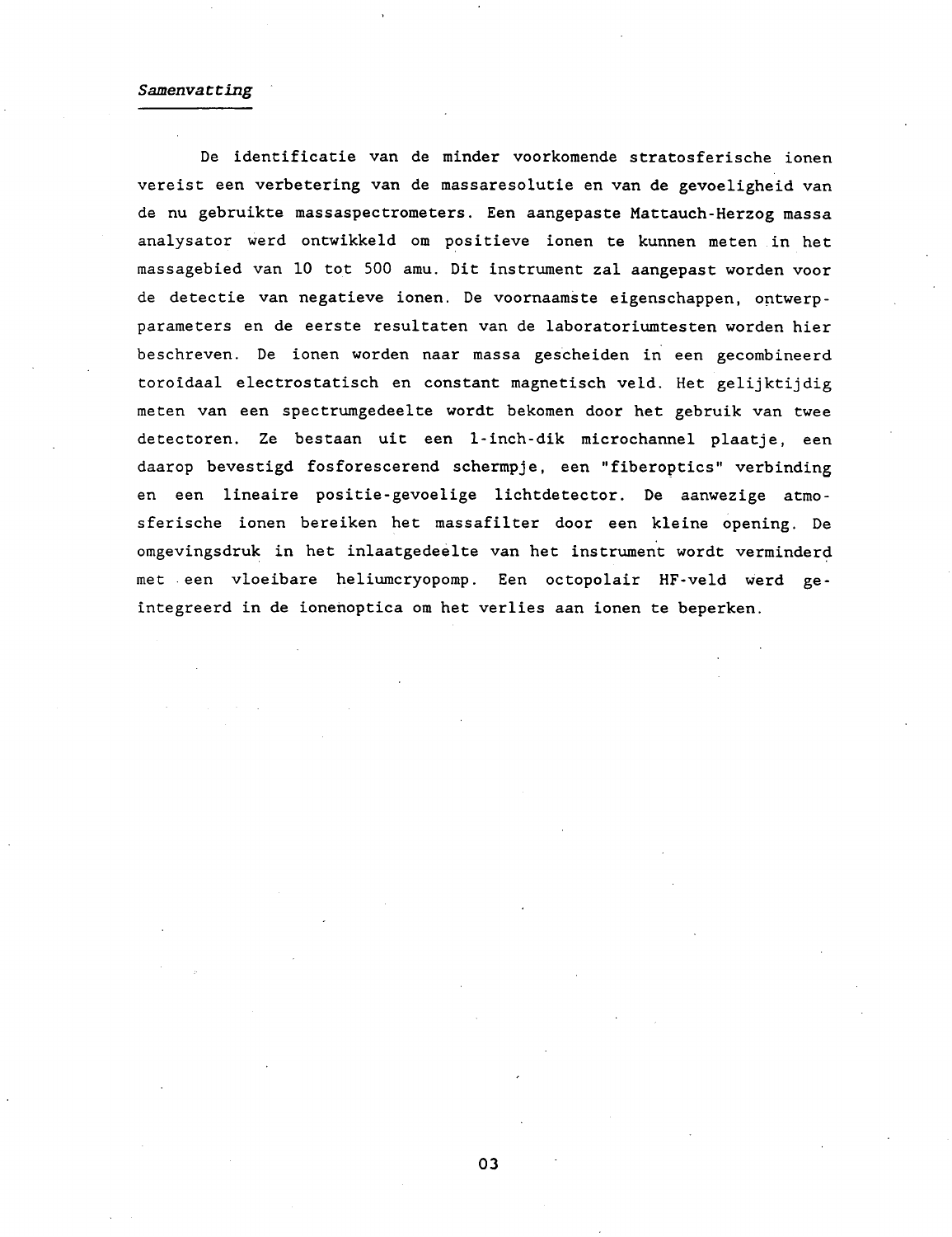# *Zusammenfassung*

Um den Nachweis von weniger häufigen Ionen in der Stratosphäre zu ermöglichen, muss ein neues Instrument ein besseres Massenauflösungsvermögen und eine verbesserte Empfindlichkeit aufweisen. Für den Nachweis der positiven Ionen im Massen/Ladungsbereich von 12 bis 500 u/q wurde ein modifizierter Mattauch-Herzog-Analysator entwickelt, der für die Messung von negativen Ionen angepasst werden kann. Nachfolgend werden die wichtigsten Eigenschaften, Konstruktionsmerkmale und erste Ergebnisse von Labortests besprochen. Die Ionen werden in kombinierten elektrostatischen und magnetischen Feldern nach dem Kriterium Masse/Ladung getrennt. Mit zwei Detektoren können zwei Ausschnitte aus dem Massenspektrum gleichzeitig gemessen werden. Die Detektoren bestehen aus einem 1-Zoll Micro-Channel-Plate, einer Fiberoptik-Durchführung mit aufgebrachtem Leuchtschirm und einem ortsauflösenden photoelektrischen Halbleiter-Sensor. Ionen aus der Atmosphäre treten durch ein kleines Loch in das Einlasssystem des Instruments, wo der Druck mit einer Flüssig-He-Kryopumpe reduziert wird. Um den Verlust von Ionen zu reduzieren, wird die Einlassoptik mit einem Oktopol-Hf-Feld ergänzt.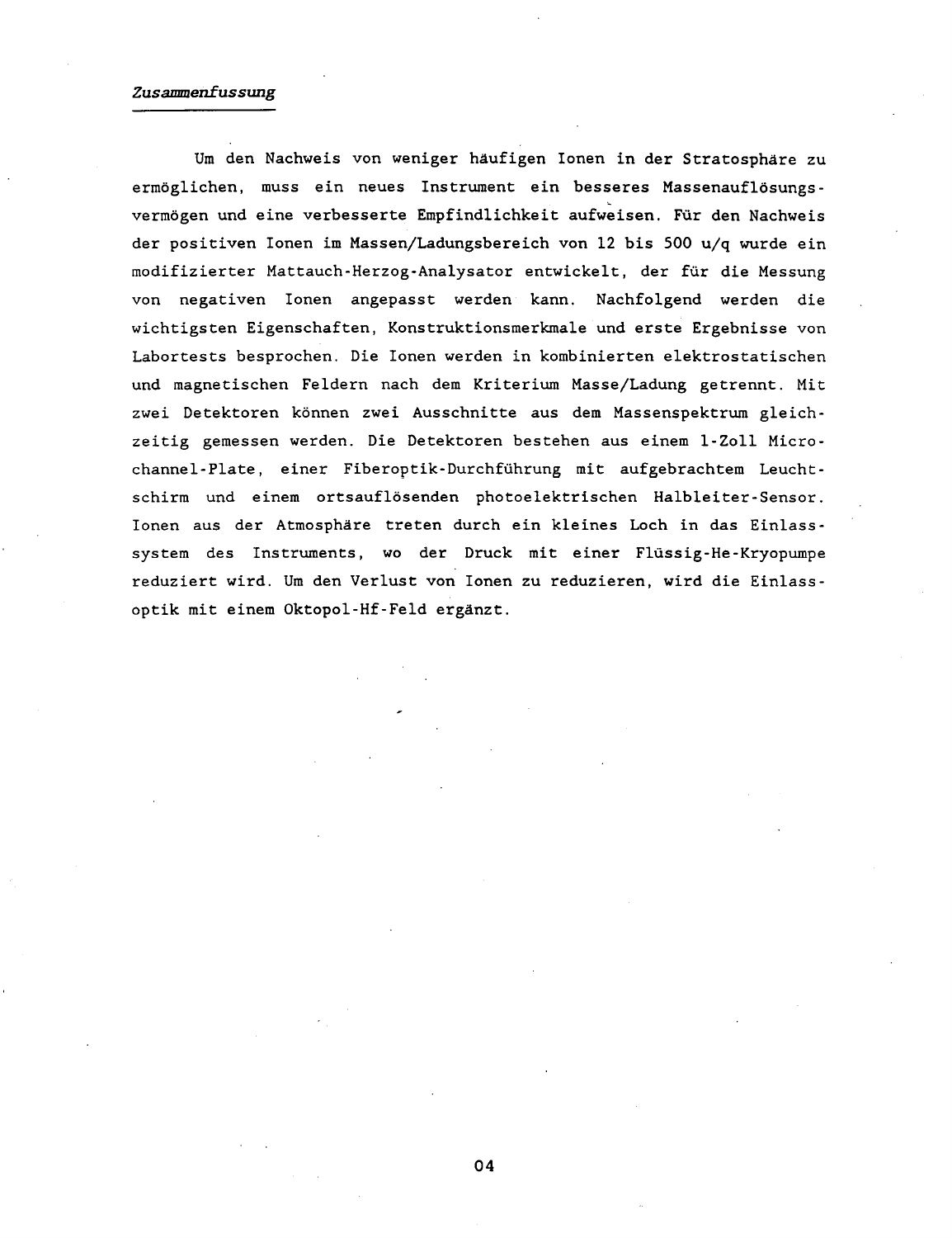The nature and abundance of positive and negative ion species in the stratosphere and mesosphere can only be determined by means of in situ mass spectrometer measurements. In the mesosphere ions were measured with a detection limit of 1-10  $\text{cm}^{-3}$  by Narcisi et al. (1965). Krankowsky with a detection limit of 1-10 cm by Narcisis et al. (1965), Krankowsky et al. (1972) and Zbinden et al. (1975), by using cryogenic pumping. Although the very first mass spectrometric measurements of positive ions in the stratosphere were performed with rocket-borne instruments by Arnold et al. (1977), the use of balloons turned out to be a much more<br>appropriate means for stratospheric ion sampling. Balloon-borne appropriate means for stratospheric ion sampling. Balloon-borne instruments for stratospheric ion measurements were developed and successfully flown by Arijs et al. (1978) and Arnold et al. (1978). The knowledge of the nature and abundance profiles of mesospheric and stratospheric ions is essential for the understanding of atmospheric electricity, in particular the formation and loss mechanisms of free electrons and positive and negative ion clusters. All these parameters strongly depend on the ion composition. Stratospheric ion measurements by Arnold et al. (1980), Arijs et al. (1983a, b) and Viggiano and Arnold (1983) revealed the possibility to detect trace gases with very low concentrations. Ions of the middle atmosphere may also play an important role in the formation of aerosols and they can provide additional support for the laboratory investigation of thermochemical and kinetic ionmolecule reaction constants (see e.g. Arnold et al., 1981).

So far only quadrupole mass filters have been used successfully for stratospheric ion measurements [for description and performance of instruments see Nevejans et al. (1985) and references therein]. Although such instruments have prodived a wealth of data on the major positive and negative ions in the altitude range 20 and 45 km and gave a rather consistent insight into the major stratospheric ion chemistry [for recent references see reviews by Arnold (1982), Arijs (1983), Arijs et al. (1984) and Arijs and Brasseur (1986] there still remain some questions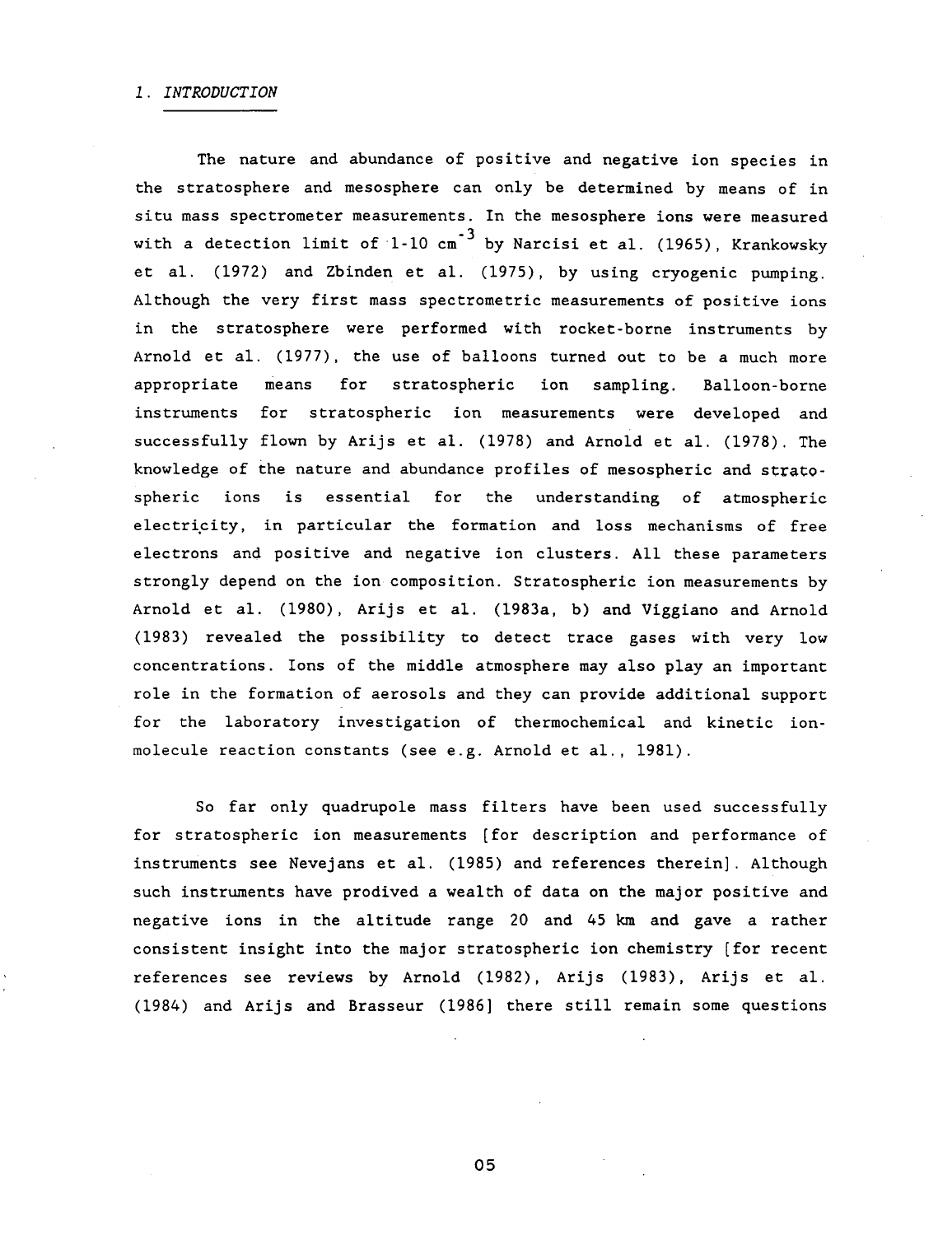about the less abundant positive and negative ions in the stratosphere. A lowering of the ion detection limit, an increase of the mass resolution, and the decrease of the integration time to build up ion spectra during a balloon flight are necessary to allow detailed investigations of smallscale structures in the ion composition. Such structures may originate from dynamical and electrodynamical variations or from rapid fluctuations of neutral minor constituents and the aerosol formation. Furthermore, an improvement of sensitivity and mass resolution is needed to extend the number of trace gas species which can be inferred from ion composition measurements.

With these objections in mind we aimed to develop a new balloon-borne mass analyzer with a mass range of 12-500 u, a mass resolution  $M/\Delta M = 250$  at the 1% level, a sensitivity of 10<sup>-1</sup> cm<sup>-3</sup> with  $100$  s integration time and an altitude resolution of  $100$  m. The instrument should also allow us to measure minor ion species because of the enhanced dynamic range  $1:10^5$  (100 s integration).  $\mathbf{t} = \mathbf{t} \cdot \mathbf{t}$  integration (100 s integration). The endamic range 1:10 s integration (100 s integration).

We have investigated three basic types of instrument, the time of flight (TOFS), quadrupole mass filter (QMFS) and the double focussing magnetic mass spectrometer (DFMS). All three instrument types have been used in aeronomic measurements in the Earth's atmosphere and in that of other planets (cf. Nier and Hayden, 1971; von Zahn and Mauersberger, 1978) . The general requirements for the instrument improvement can be best fulfilled by the DFMS instrument which is capable of performing a simultaneous measurement of ions within a selected mass range. This feature is not available in QMFS instruments. The latter divide the mass range in small domains which are measured separately (scanning).

The TOFS instrument would allow much larger ion inlet apertures than QMFS or DFMS, but the improvements in ion transmission probability are lost because this instrument is working in a pulse mode. Incoming ions are only analyzed during a small fraction of the time.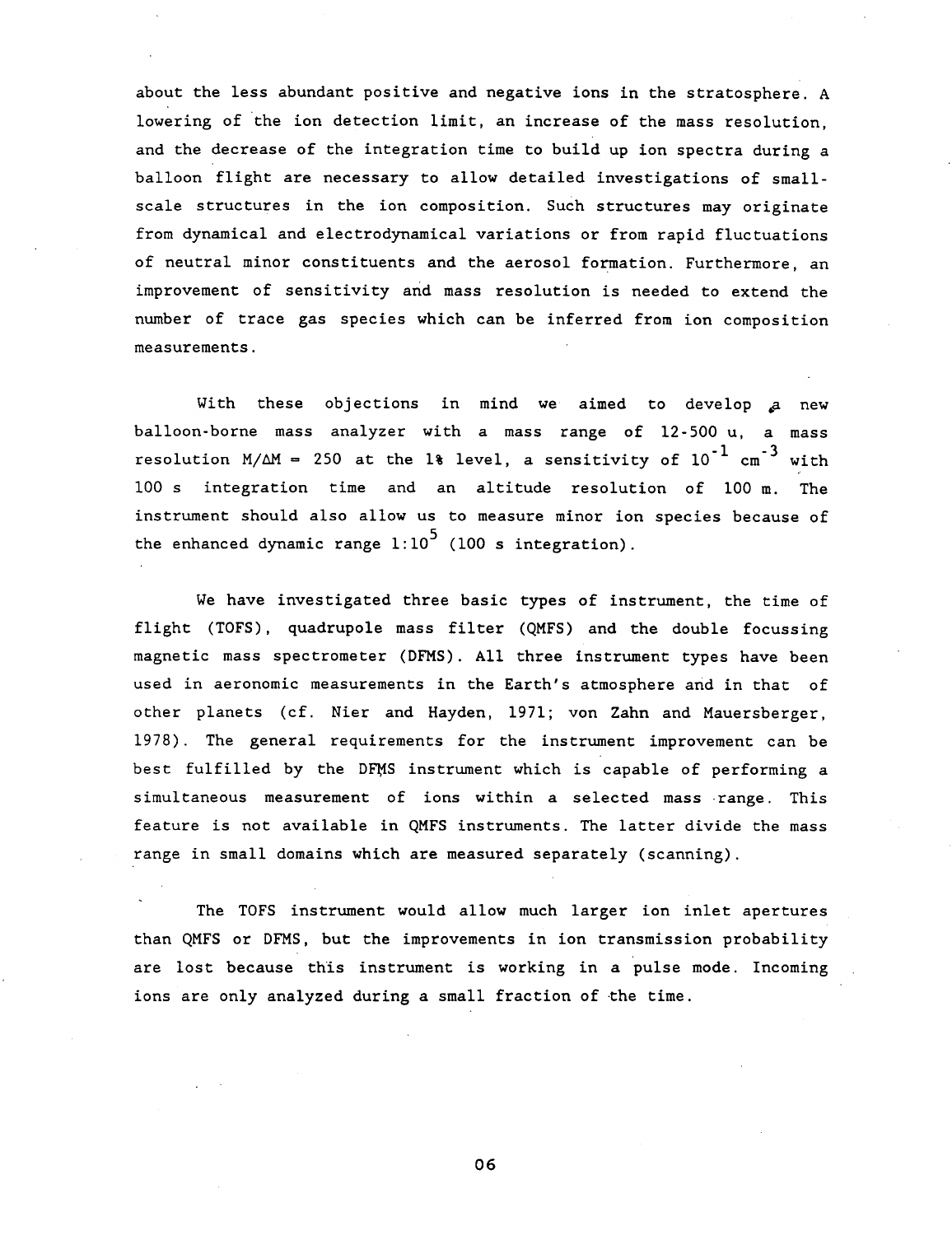The selected instrument is a modified Mattauch-Herzog geometry (Mattauch and Herzog, 1934), a combination of a radial electrostatic field and a homogeneous magnetic sector field. In order to improve the ion transmission a toroidal field is used. This field configuration allows also axial focussing  $(\beta$ -plane). The imaging plane has been chosen slightly (at least one gap) away from the permanent magnet. By consequence, angles of the ion beam at the entrance of the magnetic field and the imaging plane are non-standard.

## *2. INSTRUMENT DESCRIPTION*

The instrument from which the vacuum part is shown in detail in Figure 1 uses the liquid helium-cooled cryopump from BISA described by Ingels et al. (1978) and Nevejans et al. (1985). The inlet plate, which is insulated from the pump, has a typical sampling hole of 0.2 mm diameter. The opening device is activated as soon as the balloon reaches the desired altitude.

Ions entering the inlet opening are guided through an octopole RF-field and are focussed and accelerated by a lens system on the inlet slit of the mass analyzer. The central ion beam passes the toroidal condensor at a radius of 10.51 cm and an angle of 59.4°. The tube between electrostatic and magnetic field keeps the region field free. Ions of different mass to charge ratio are deflected between a minimum radius of 2.80 cm and a maximum radius of 8.39 cm by means of a permanent magnet and are focussed on the imaging plane. In case the total length of 9.7 cm of the imaging plane could be used as detector, the mass range of 12-500 u could be covered with two different settings of the ion acceleration voltage. The magnetic deflection angle of the rare earth cobalt magnet (Recoma 28 from Ugimag) is 96.6°, its gap is 7.0 mm and the field strength in the center is 0.64 T. A contour plot of the magnetic field in the plane of the ion trajectory is shown in Figure 2. At the border of the magnet the field has decreased by about 10% and drops to about 20% within one gap distance away from the magnet. In our configura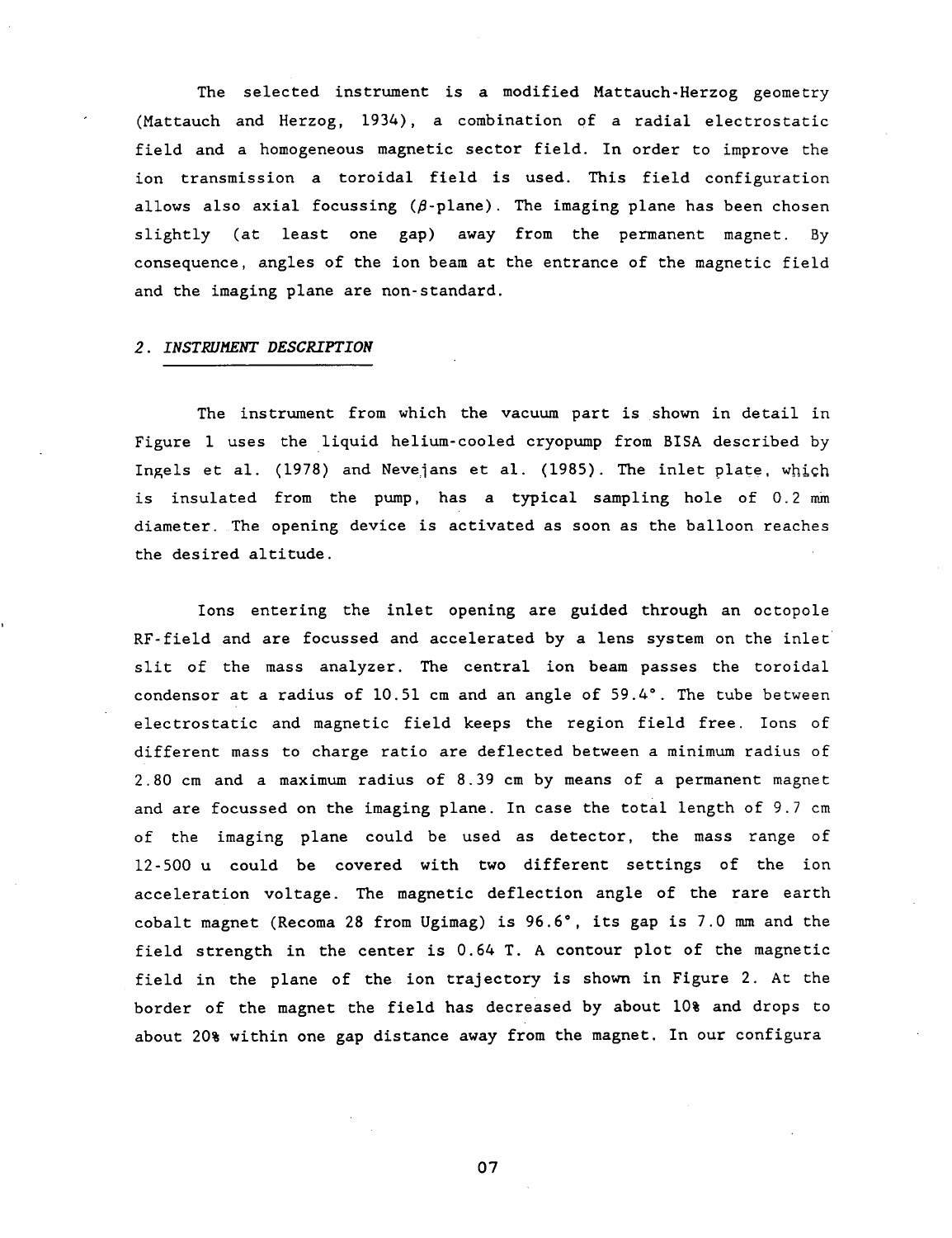

Fig. 1.- Cross section of high vacuum part of the mass spectrometer. 1) springloaded opening device; 2) ion inlet plate; 3) octopole ion transfer; 4) liquid helium container; 5) ion lens system; 6) ion inlet slit; 7) toroidal electrostatic deflector; 8) ion guard; 9) permanent magnet; 10) micro channel plate; 11) fiberoptics; 12) liquid helium filling part.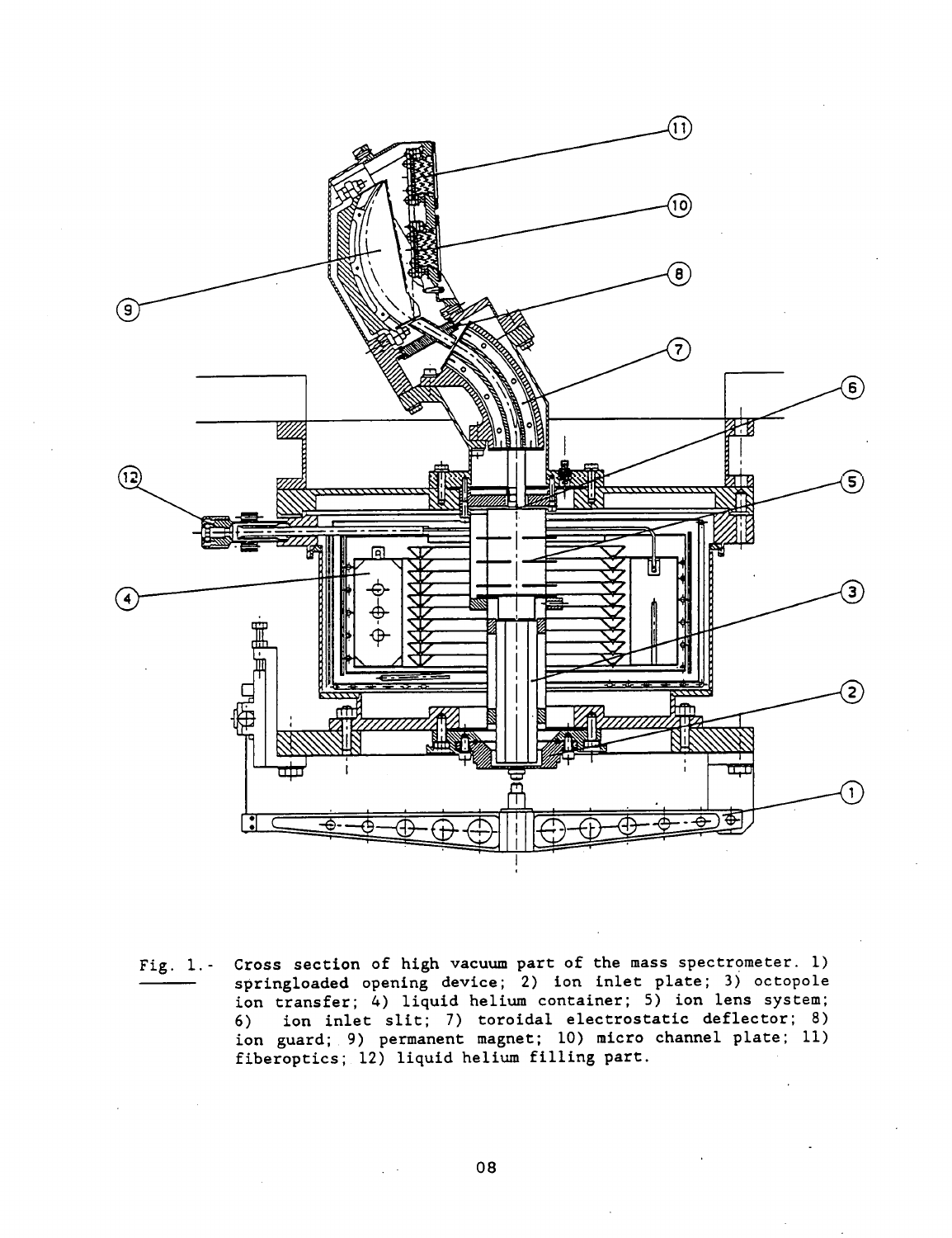

Fig. 2.- Contour plot of the magnetic field B. The central field is 0.64 T. Contours are separated by 0.05 T. X/Y-scales are given in mm.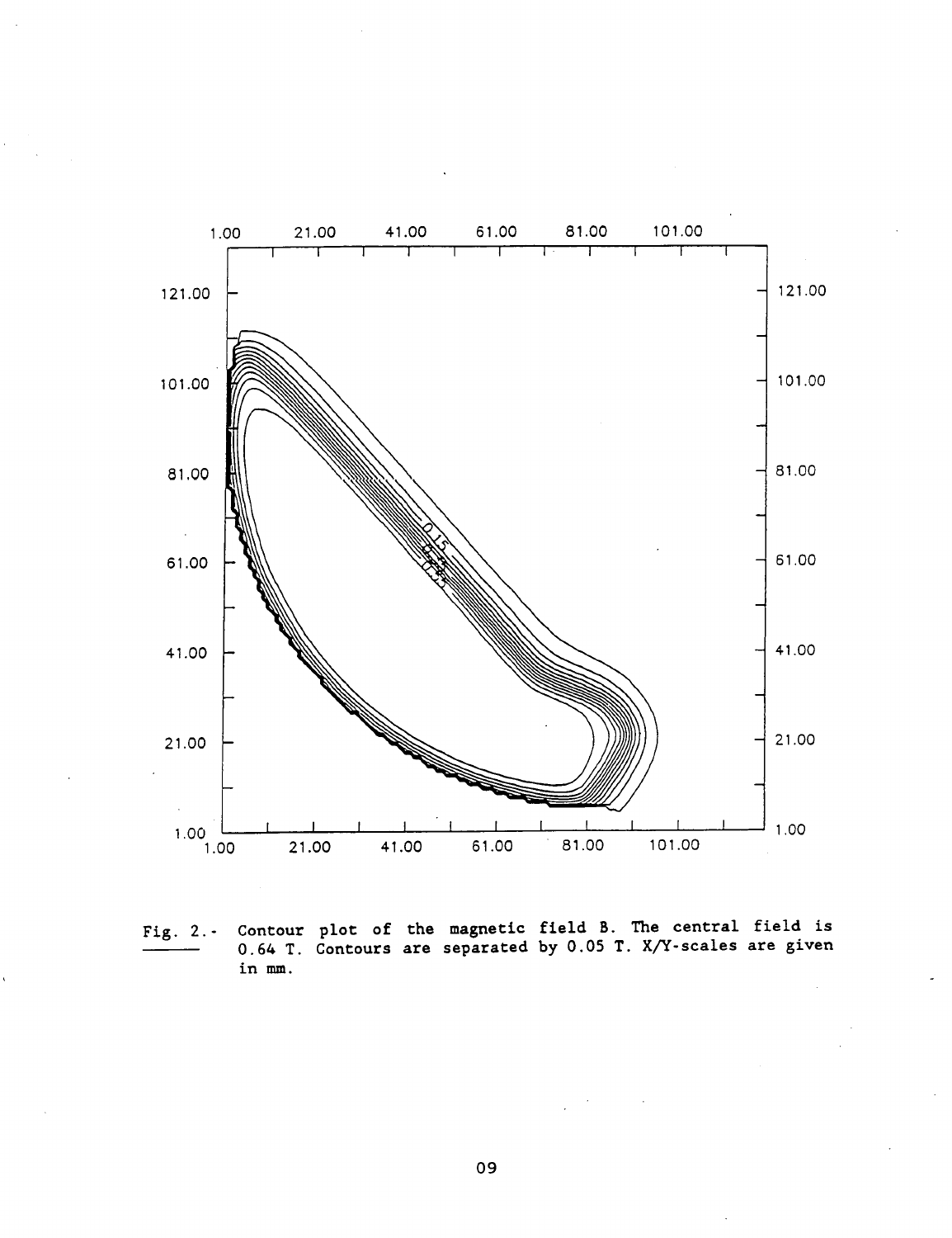tion two 1-inch electro-optical ion detectors are used. Each of the two assemblies consists of a) a microchannel plate (MCP), b) a phosphor screen deposited on the vacuum side of a vacuum sealed fiberoptic rod bundle and, c) a 1-inch 512-pixel linear photodiode array (LPDA). The LPDA is placed outside the vacuum system at the end of the fiberoptic rod bundle and stores the optical signals in an analogous way. The active area of each pixel is 35  $\mu$ m x 2.5 mm with a pixel separation of 50  $\mu$ m. The large pixel size guarantees high pixel saturation charge levels. The use of two detector systems with one inch width requires four different settings of the ion acceleration voltage to cover the mass range of 12-500 u as shown in Table 1.

Similar instruments based on the Mattauch-Herzog geometry which are operating with linear array detectors for simultaneous detection of a mass spectrum have been developed and investigated by Giffin et al. (1974), Murphy and Mauerberger (1985), Krankowsky et al. (1986) and other authors cited in their references.

## *3. DETECTOR*

A schematic view of the electron optical ion detector is shown in Figure 3. The ions leaving the magnetic field are accelerated towards the entrance of the two MCPs. In this experiment C-type MCPs with 25  $\mu$ m curved channels (Galileo Electro-Optics) are used. The details of the performance of MCPs can be found in the papers by Wiza (1979) and Timothy (1981) . An ion striking the front of the MCP causes an electron pulse of the order of  $10^6$  electrons leaving the MCP. These electrons are accelerated towards a conductive P20 phosphor layer (AEG Telefunken) which is deposited on the front surface of a fiberoptic rod bundle (Galileo Electro Optics). The fiberoptic rod bundle has fibers of 6  $\mu$ m diameter and an overall maximum diameter of 35 mm at its reverse side. Two solid state optical image detectors, each consisting of a 512 pixel self-scanned linear photodiode array (Hamamatsu S 2304-512F) fitted to a fiber optic rod bundle are used for the recording of mass spectra. The two LPDA-arrays are read out simultaneously in 54 ms and their serial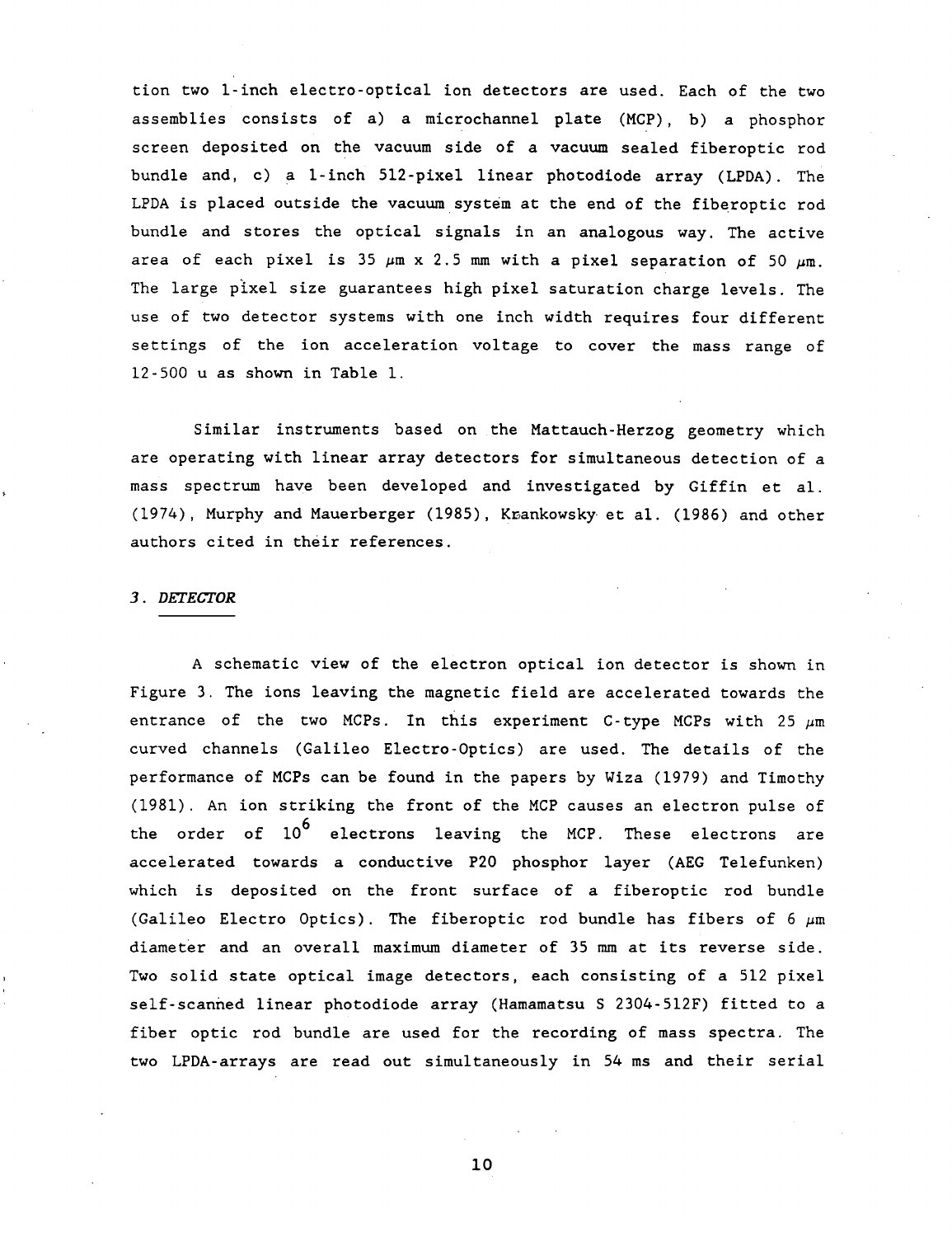| Det. A    | $\sim$ | Det. B      | IAV  |  |
|-----------|--------|-------------|------|--|
| (u)       |        | (u)         | (V)  |  |
| $12 - 28$ |        | $63 - 95$   | 1340 |  |
| $28 - 65$ |        | $147 - 221$ | 576  |  |
| 42 - 98   |        | $321 - 334$ | 382  |  |
| 64 - 148  |        | $333 - 504$ | 253  |  |

Table 1 : Mass ranges of the two detectors for different ion acceleration voltage (IAV).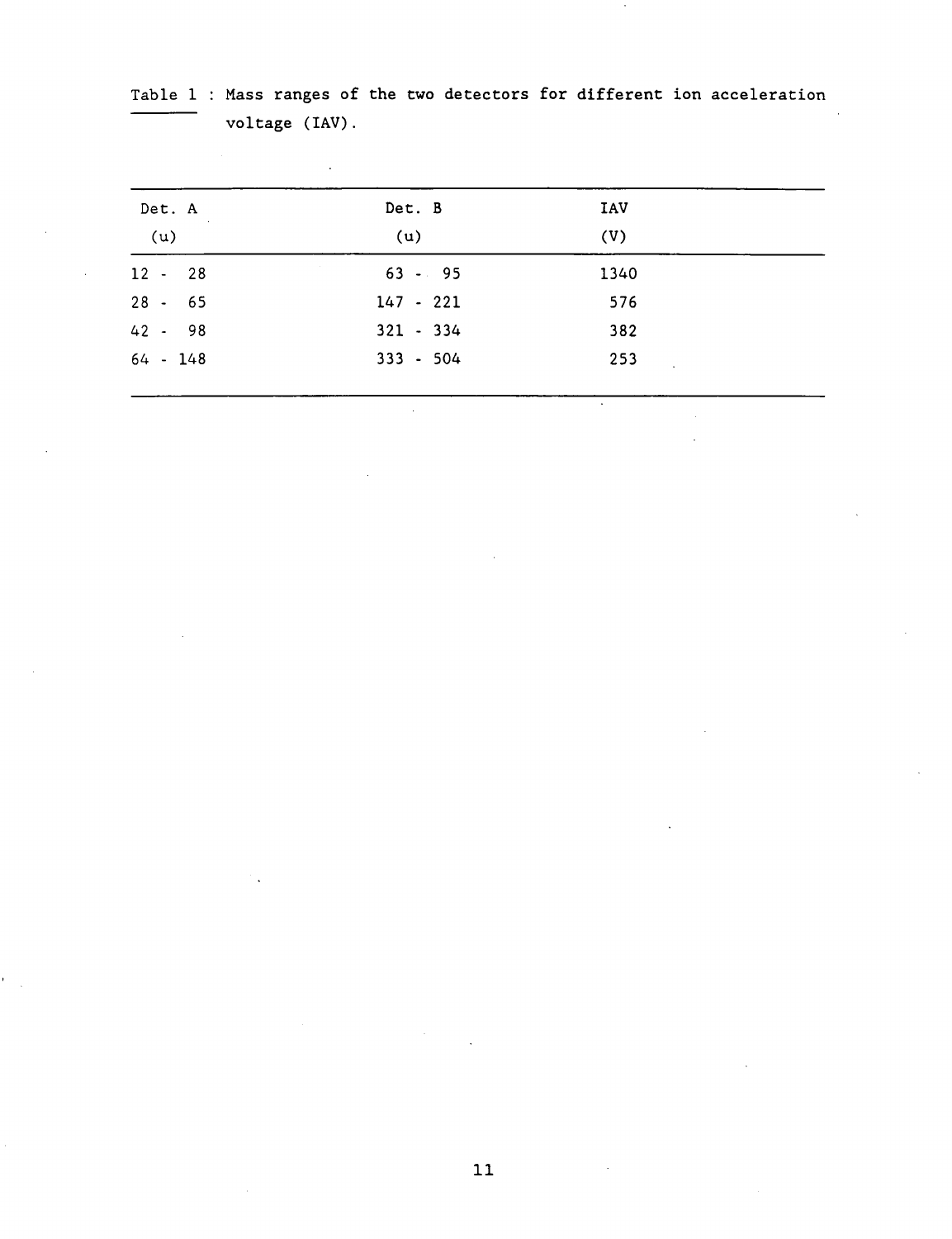

Fig. 3.- Elements of the linear electro-optical array detector. The fiberoptics separate the high vacuum part from the electronic part at atmospheric pressure.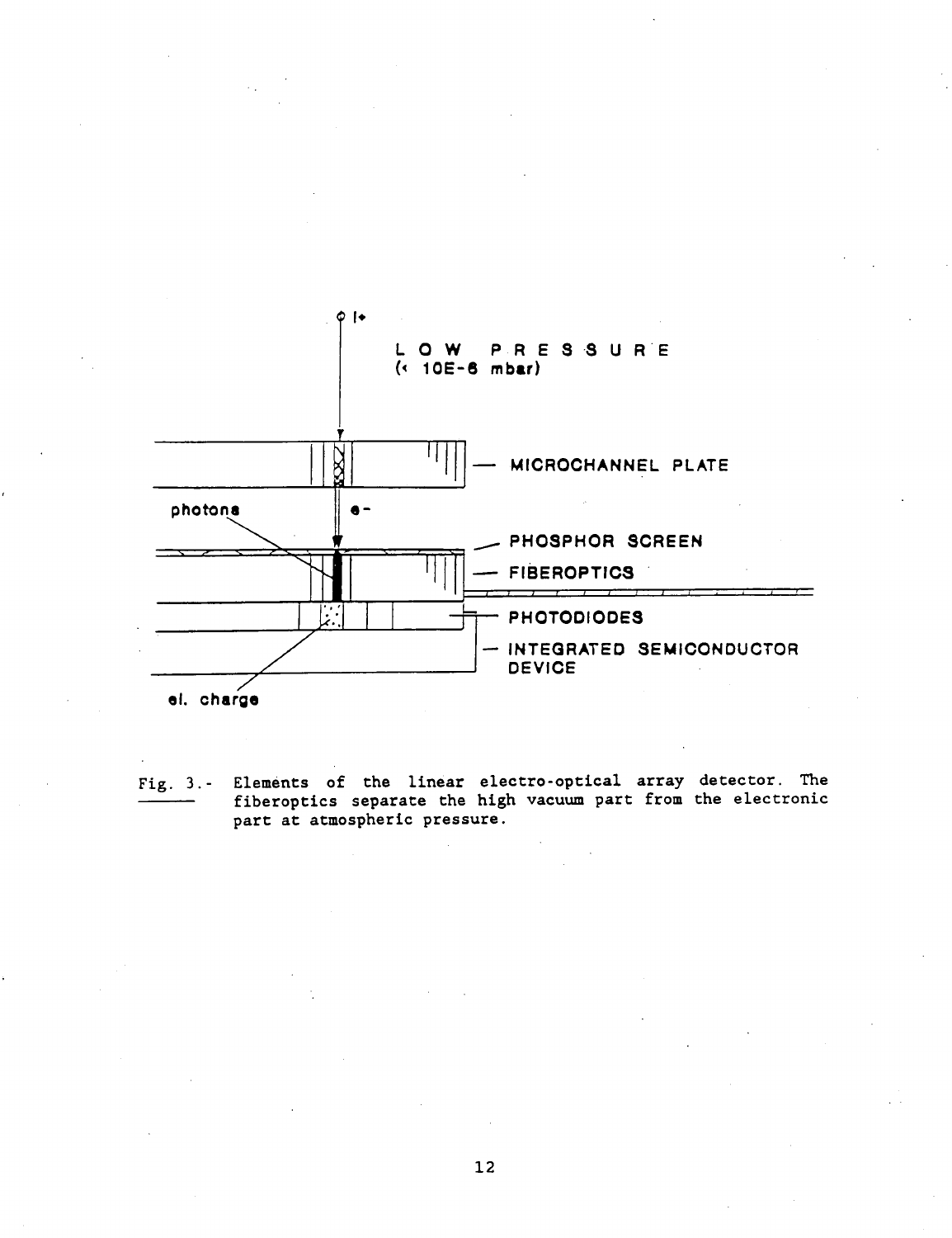analog video output signals are digitized by an ADC having a 12 bit resolution.

Prior to the use of a new MCP in the detector at least a three day period of extensive heat treatment in vacuum at 300°C was applied. After the heat treatment the MCPs were burnt in with a low intensity ion beam for about 10 hours, using 1000 V as the MCP-voltage at room temperature. Our MCPs were at pressures below 2 x  $10^{-6}$  mbar and at a nominal supply voltage of 1.6 kV.

We have tested the ion optical detector configuration in a homogeneous ion beam with constant ion energy, different intensities and uniform mass to charge ratio. Figure 4 shows a linearity plot for  $N_{0}^{+}$ ions with a nominal impact angle of 50°. The plot is an average of over 100 read-outs taken from the 200 center pixels out of the 512. A value of 1550 V is used for the MCP voltage and 2200 V for the electron acceleration at the output of the MCP towards the phosphor screen. A current density of 8000 ions/mm<sup>2</sup> is resulted in 3323 ADC charge counts being density of 8000 ions/mm is resulted in 3323 ADC charge counts being accumulated from a single LPDA-pixel during an integration time of 54 ms. The results show that in this configuration one ion gave rise to an<br>average number of 88 ADC-counts. The slight bending of the linearity plot average number of 88 ADC-counts. The slight bending of the linearity plot is an artifact which originates from the beam measurements with a reference detection system.

The 25 mm C-plate MCP (Galileo Electro Optics No. 1034-201-012) has been tested similarly for the investigation of the overall gain homogeneity. Again  $N_A^+$  ions with an energy of 3000 eV and a current density of 2500  $\text{mm}^{-2}$  s<sup>-1</sup> have been used. Figure 5 displays the variability of ADC counts of the Hamamatsu LPDA against the local pixel position. The gain variability is for this case almost the same as observed in the original beam. The gain uniformity is well within 10% for this exceptionally good case. The pulse height spectrum of the MCP as recorded for  $Kr^+$  ions of 800 eV energy with the same detector operation parameter settings is shown in Figure 6. The number of counts/ion is parameter settings is shown in Figure 6. The number of counts/ion is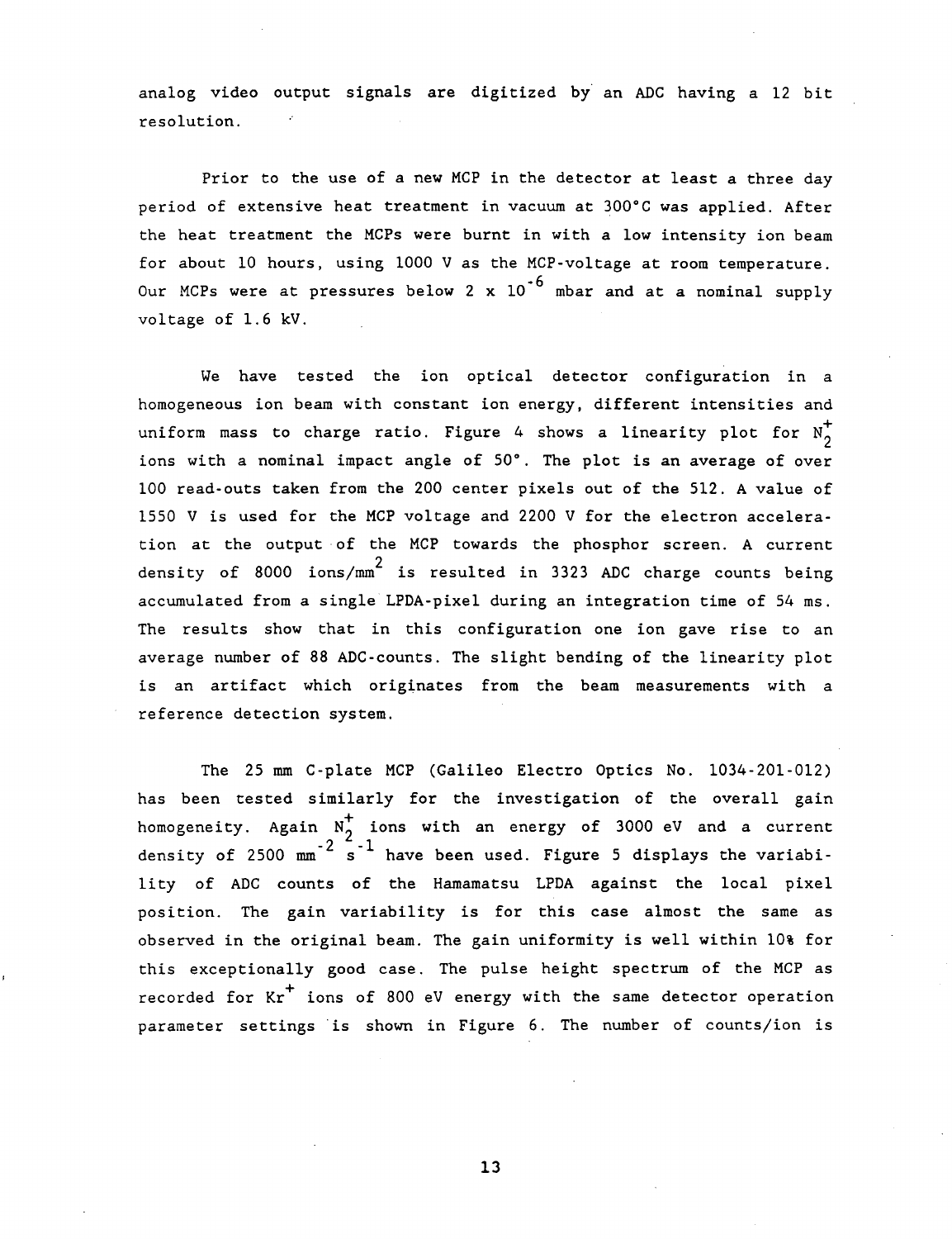

**Fig. 4- Linearity plot of the detector measured with Ng ions with 2.5 kV energy, 1.55 kV MCP voltage. The scale of the LPDA read-out is given i^ units of 500 with maximum ADC counts of 3323 at 8000 ions/mm s.**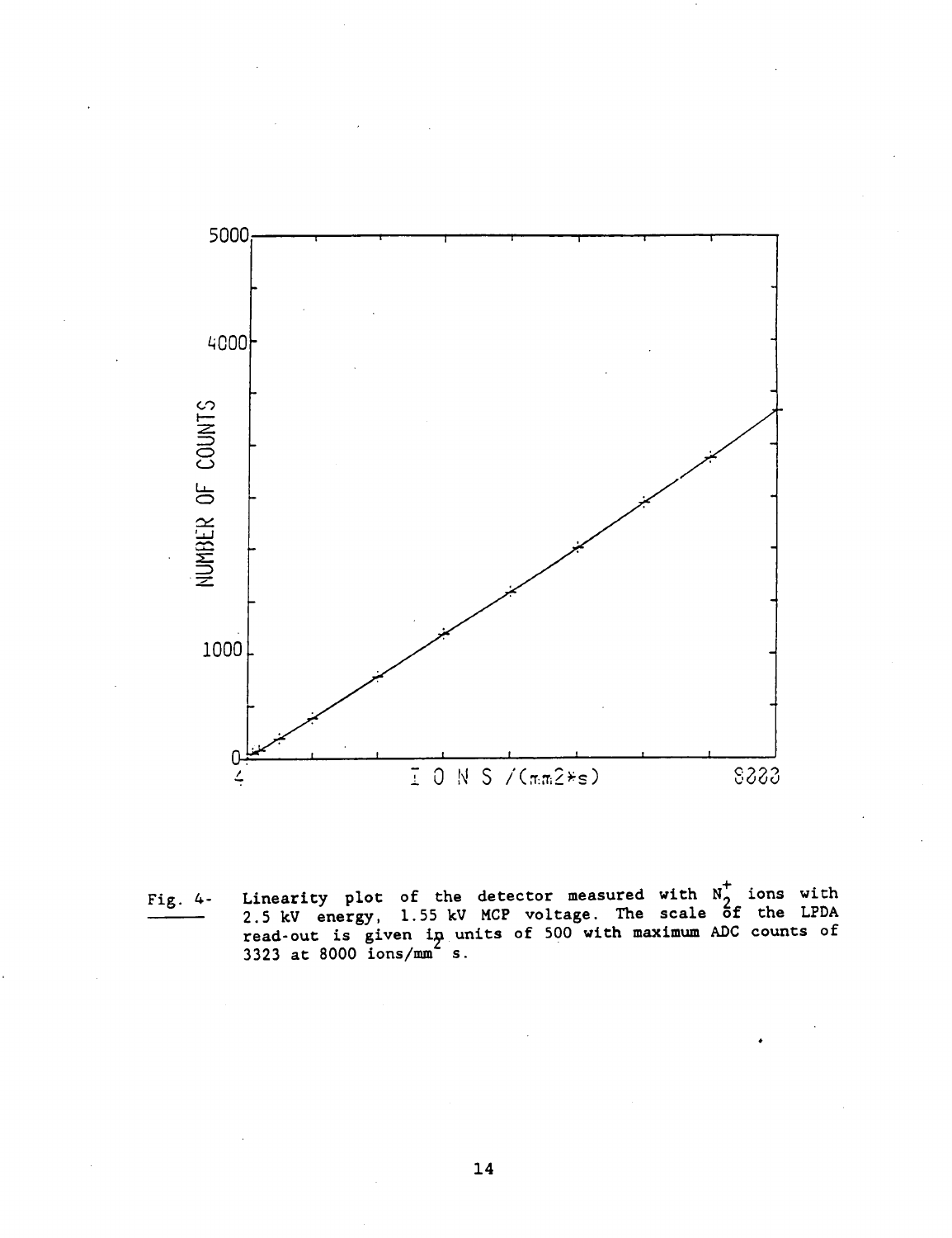

Fig. 5.- Variability of the MCP gain of a curved 1-inch C2 MCP. The measurement was made with  $N^2$  ions at 3kV energy and 1.6 kV MCP voltage. The maximum ADC count rate is 2378 on pixel 184 and the minimum 1716 on pixel 27.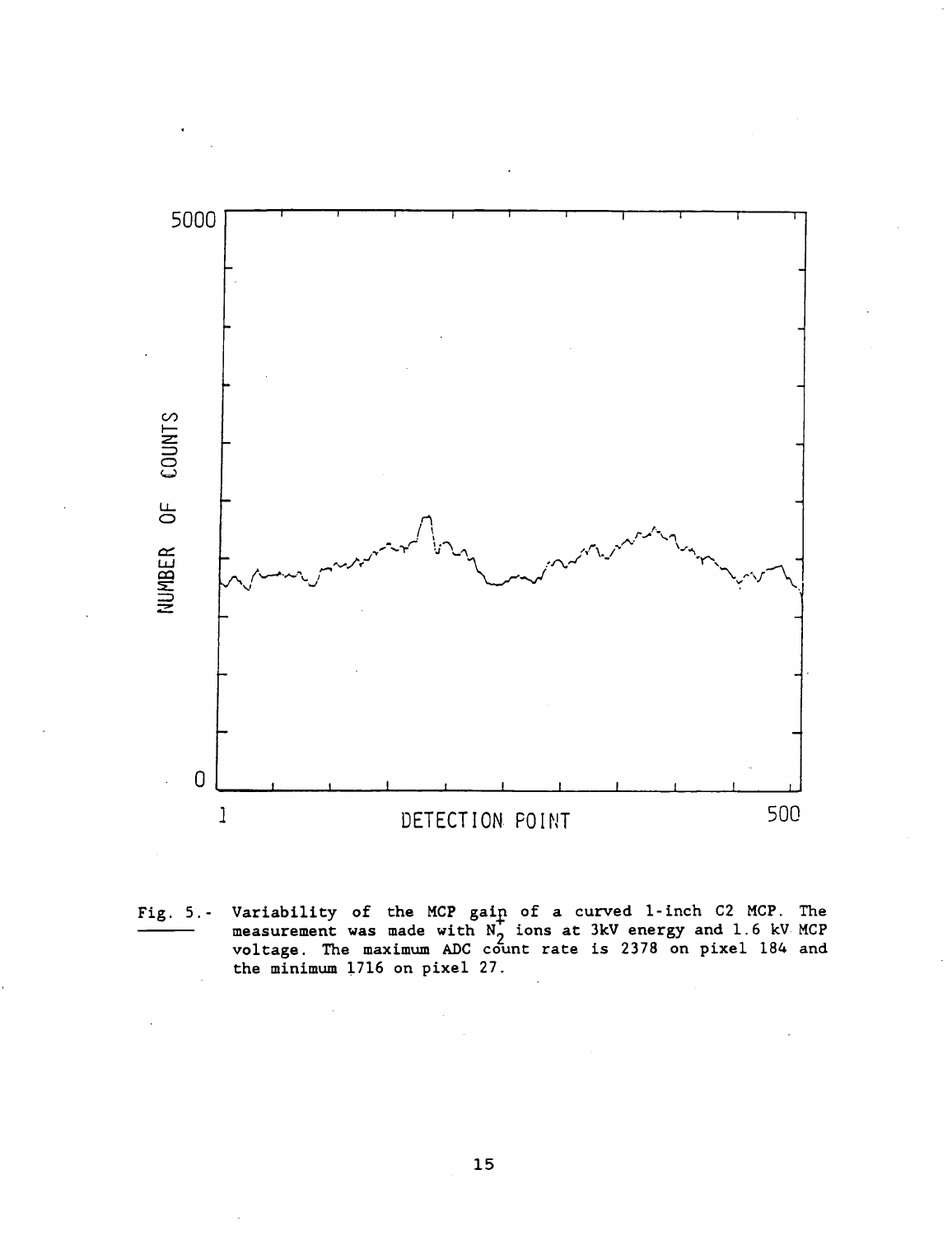



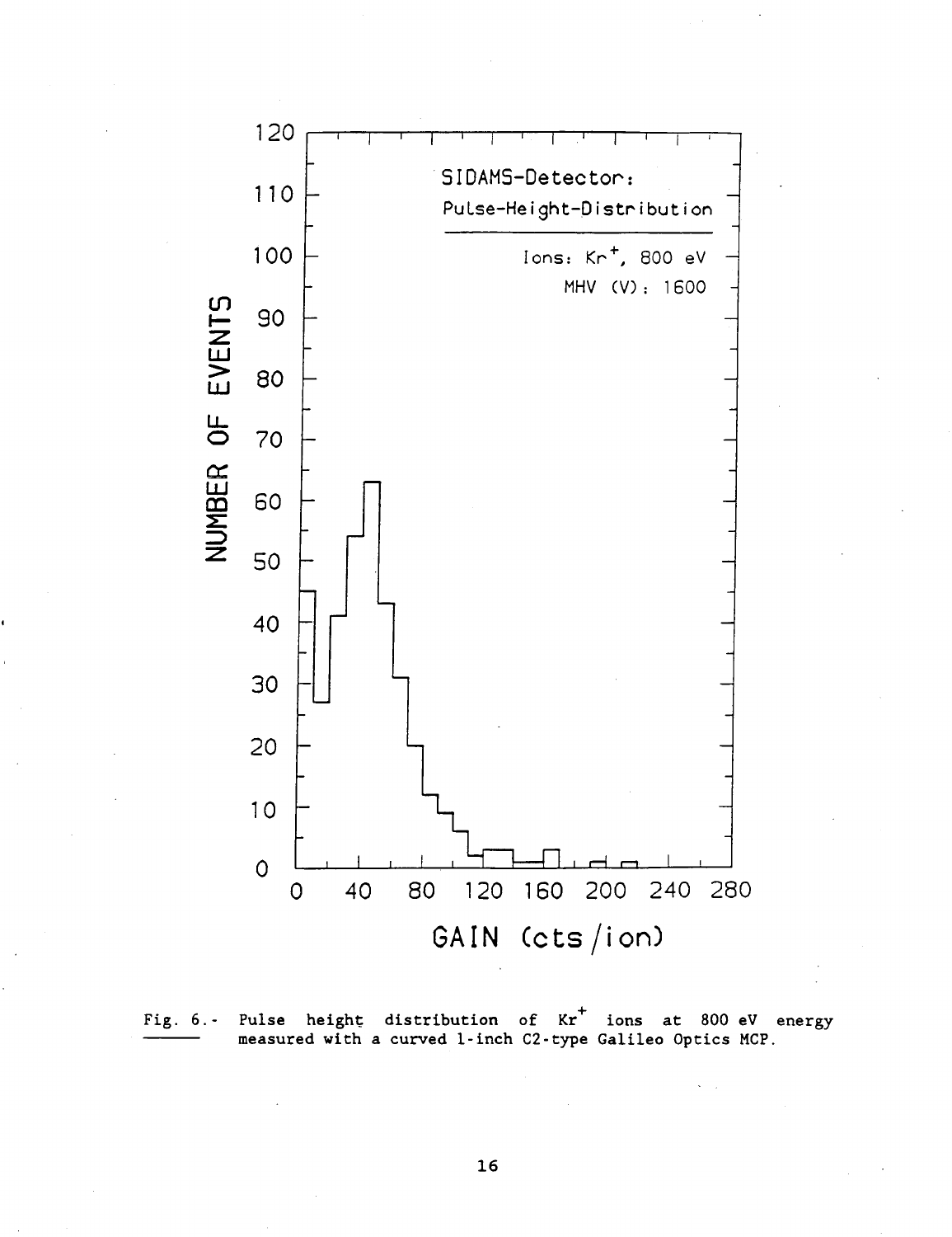equivalent and linear to the detector gain which is normally used for such analyses. The maximum of the distribution is at 44 counts/ion and the distribution is within the specification, 90% at half of the maximum (fwhm  $\sim$  90%). In all measurements the number of ADC counts were corrected by a substraction of the background spectrum recorded with the ion beam turned off.

The full detector operation is shown with the recording of a krypton spectrum in Figure 7. The krypton ions were formed in a plasma ion source and passed the magnet system with an energy of 900 eV. 200 spectra of 54 ms integration were averaged and corrected with the LPDA background. The main krypton peaks on masses 78, 80, 82, 83, 84, and 86 u are clearly visible. The peaks on masses 87, 85, 79, and 77 u are spurious ions created by the plasma ion source. Masses 87 and 85 can be identified as Rb isotopes. The mass resolution M/AM at the 1%-level calculated at 84 u is 120.

# *U. PIXEL PROCESSOR UNIT (T4)*

The T4 unit is a data processing and experiment control unit, which has been developed for"the SIDAMS sounding rocket version. In the balloon experiment the operation of the T4 unit is reduced to the readout and digitizing of LPDA-data, substraction of background signals, summation and averaging of a selected number of LPDA read-outs and the data transfer over serial interfaces to telemetry. The T4 unit can also provide telecommand signals.

A schematic of the T4 unit is shown in Figure 8. The pixel processor unit contains five basic printed circuit board, T4 IF, T4 ANSIO, T4 CPU, T4 OPT IN and T4 OPT OUT.

The T4 CPU is a CMOS single board computer, based on a 80C186 Intel microprocessor, a clock frequency of 8 MHz, 128 Kbyte EPROM and static RAM. The board has input and output registers and two DMA channels for LPDA and TM data. The T4 ANSIO is the analog input/output board for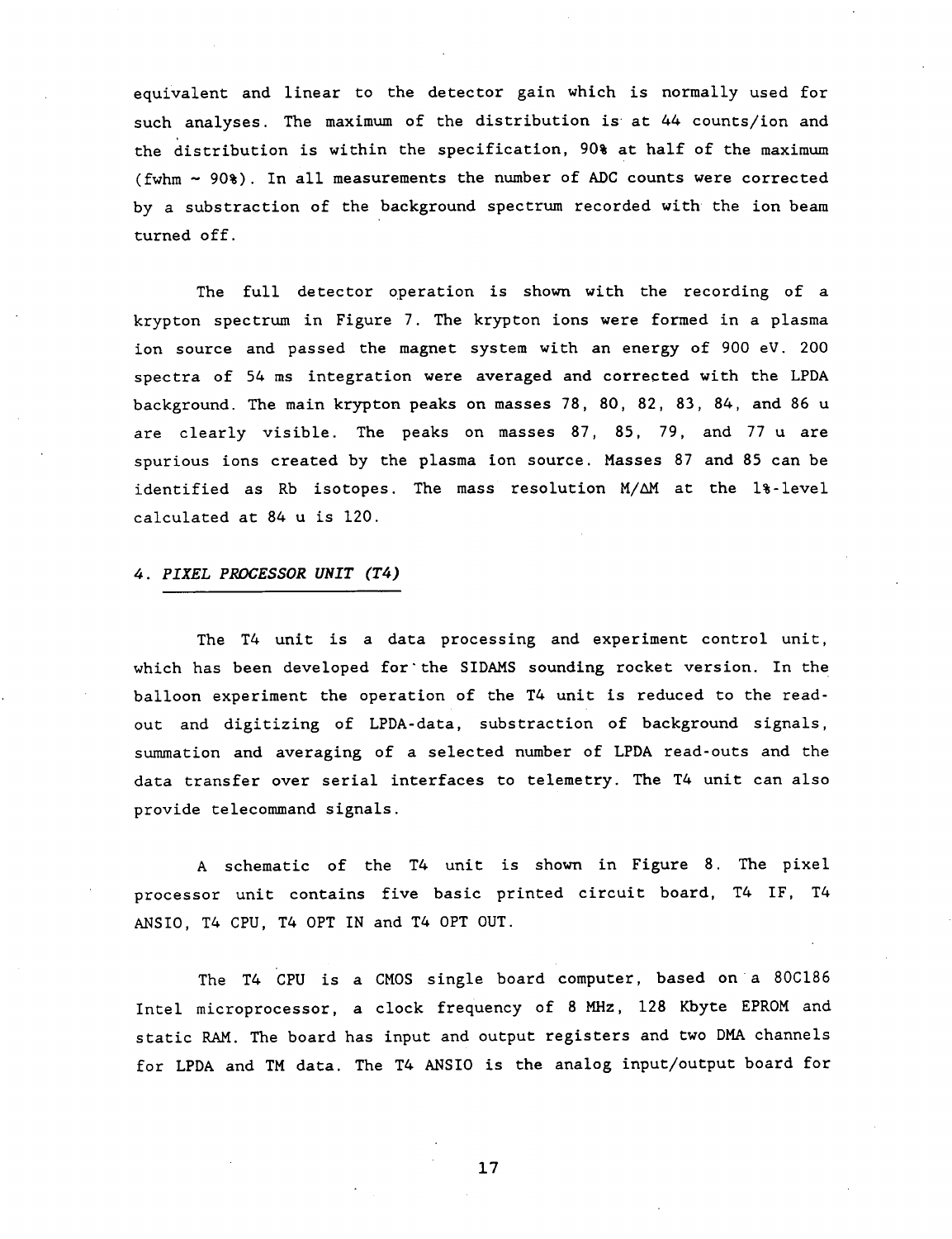

Fig. 7.- Laboratory spectrum of krypton igns at 900 eV energy measured from an ion intensity of 5 x  $10^{-3} / \text{mm}^2$  s. The maximum number of counts is  $3753$  for  $^{04}$ Kr.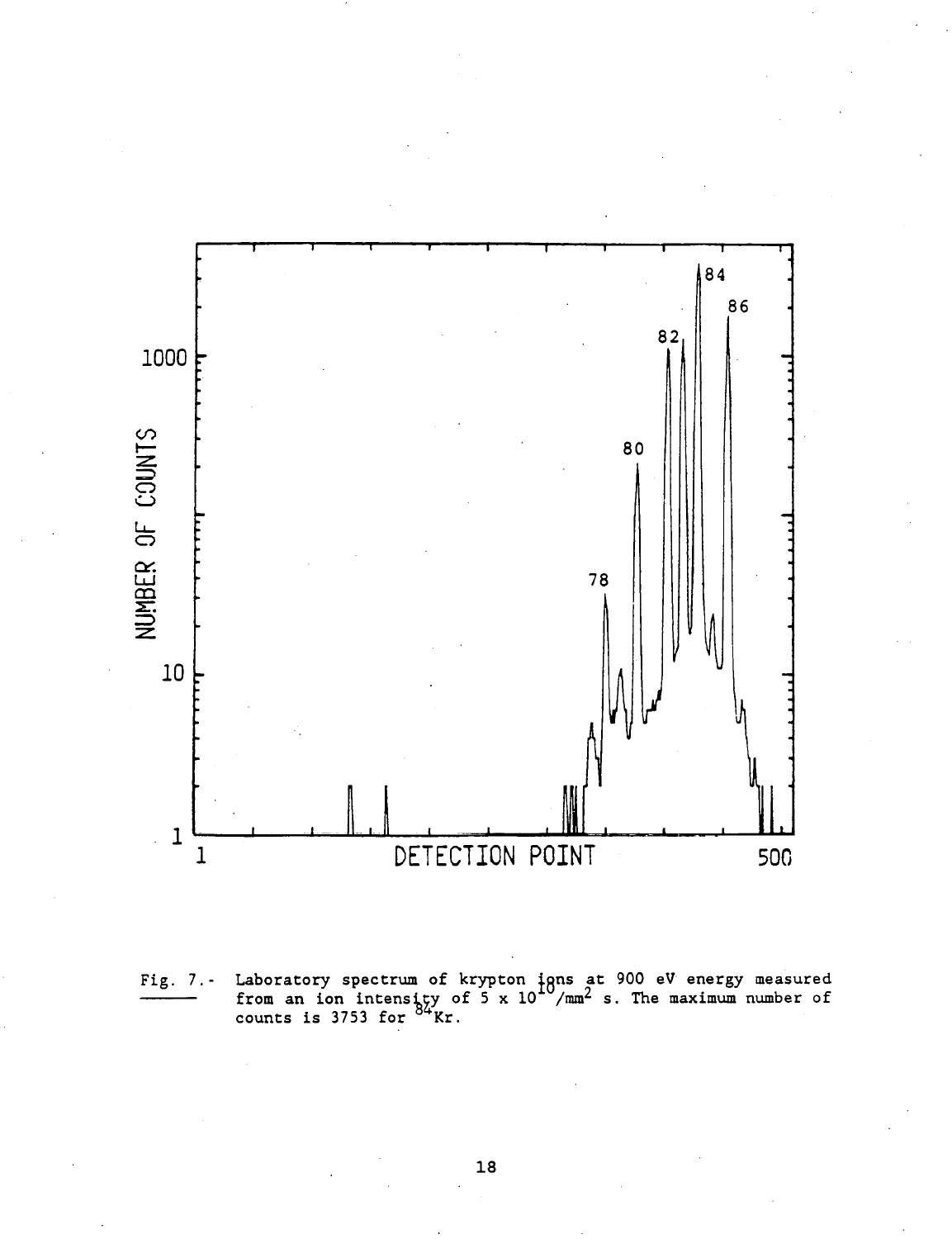

Fig. 8.- Block diagram of the SIDAMS T4 pixel processor unit. Explanation of abbreviations : PDA : Photodiode array; RCHG : Recharge of pixels; GINT : Gated integrator; LPF : Low pass filter; S/H : Sample and hold; VADC : Video analog-to-digital converter; Seq : Sequencer; HV : High voltage; PS : Power supply; Oct : Octopole power supply; T : Temperature sensor; p : Pressure sensor; He : He-level sensor; switch : Break wire monitor; P\_Mon : Power monitor; HK : Housekeeping unit; DAQ : Data acquisition system; Commo : Communications interface; SCC : Serial communications controller; DAC : Digital-toanalog converter; CPU : Central processing unit; EPROM : Erasable programmable read only memory; SRAM : Static random access memory; 48 In/Out : 3 16-bit parallel input/output ports; Res/WD : Reset/Watchdog; dt : Delay for parallel output; Opt In/out : Isolated input/output channels; T/C : Telecommand; T/M : Telemetry; P/C : Payload Console.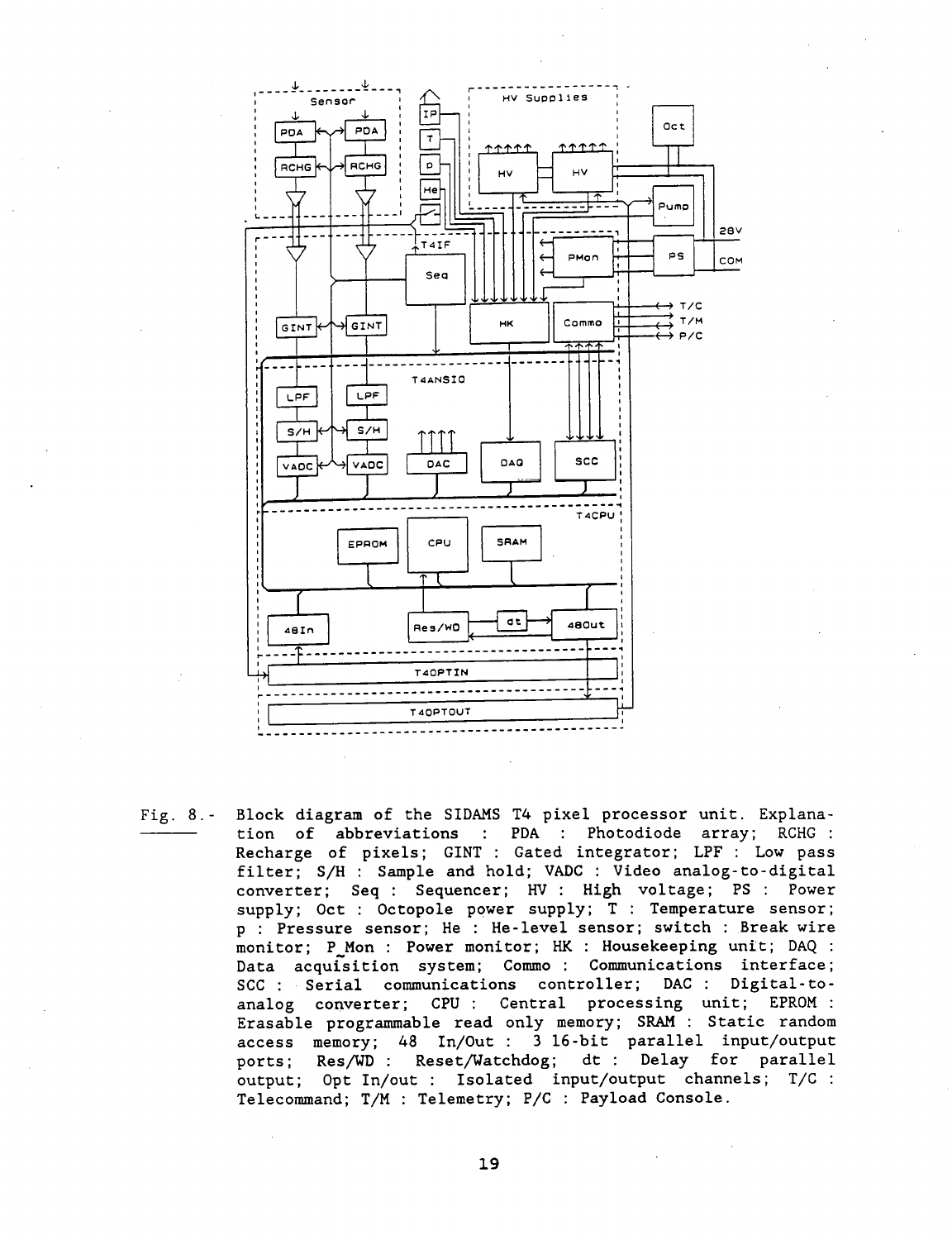LPDA signals, equipped with a sample and hold unit, an ADC with 12 bit resolution and 12.5  $\mu$ s conversion time for both LPDA channels. The input and output operates under DMA or interrupt control. On the T4 ANSIO board 16 channels can be used for the experiment housekeeping and four RS-232 interfaces with handshake provide the communication to the main experiment control, the test console and telemetry.

On the T4 IF interface board the Intel 87C196 CMOS microcontroller generates the clock frequency. This board delivers also the necessary control signals to the T4 ANSIO board.

The two T4 OPT IN/OUT boards are used for the optical isolation of input and output controls. 48 input and 48 output channels with 500 VAC isolation can be used at a maximum data rate of 300 kbit/s.

# *5. ACKNOWLEDGEMENTS*

The experiment development is supported by the Swiss National Science Foundation, the Belgian National Science Foundation and the French C.N.E.S. and C.N.R.S. We are very grateful to the electro-optical department of AEG-Ulm for the supply of special phosphor screens and helpful discussions.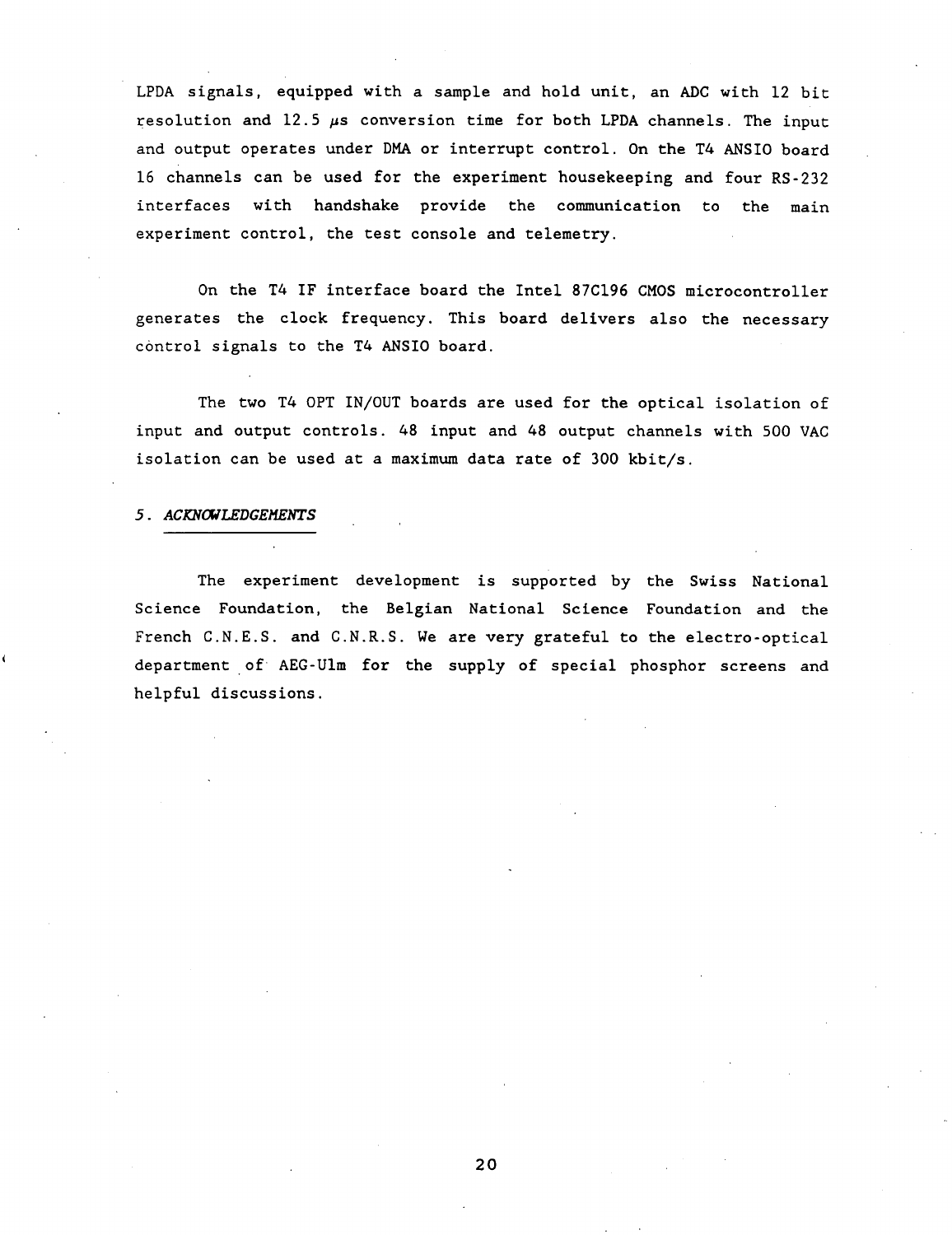## 6. REFERENCES

- ARIJS, E., INGELS, J. and NEVEJANS, D. 1978, Mass spectrometric measurement of the positive ion composition in the stratosphere, Nature, 271, 642-644.
- ARIJS, E., NEVEJANS, D. and INGELS, J. 1983a, Positive ion composition measurements and acetonitrile in the upper stratosphere, Nature, 303. 314-316.
- ARIJS, E., NEVEJANS, D., INGELS, J. and FREDERICK, P. 1983b, Sulfuric acid vapour derivations from negative ion composition data between 25 and 34 km, Geophys. Res. Lett., 10, 329-332.
- ARIJS, E. 1983, Positive and negative ions in the stratosphere, Ann . Geophys., 1, 149-160.
- ARIJS, E., NEVEJANS, D. and INGELS, J. 1984, Mass spectrometric measurements of stratospheric ions, Adv. Space Res., 4, 19-28.
- ARIJS, E. and BRASSEUR, G. 1986, Acetonitrile in the stratosphere and implications for positive ion composition, J. Geophys. Res., 91, 4003-4016.
- ARNOLD, F., KRANKOWSKY, D. and MARIEN, K.H. 1977, First mass spectrometric measurements of positive ions in the stratosphere, Nature, 167, 30-32.
- ARNOLD, F., FABIAN, R., HENSCHEN, G. and JOOS, W. 1980, Stratospheric trace gas analysis from ions :  $H_2O$  and HNO<sub>2</sub>, Planet. Space Sci., 28, 681-685.
- ARNOLD, F. 1982, Physics and Chemistry of Atmospheric Ions, in Atmospheric Chemistry, (Ed Goldberg E.D.), Springer Berlin, 273-300.
- ARNOLD, F., BOEHRINGER, H. and HENSCHEN, G. 1985, Composition measurements of stratospheric positive ions, Geophys. Res. Lett., 8, 653-656.
- GIFFIN, C.E., BOETTGER, H.G. and NORRIS, D.D. 1974, An electro-optical detector for focal plane mass spectrometers, Int. J. Mass Spectrom. Ion Phys., 15, 437-449.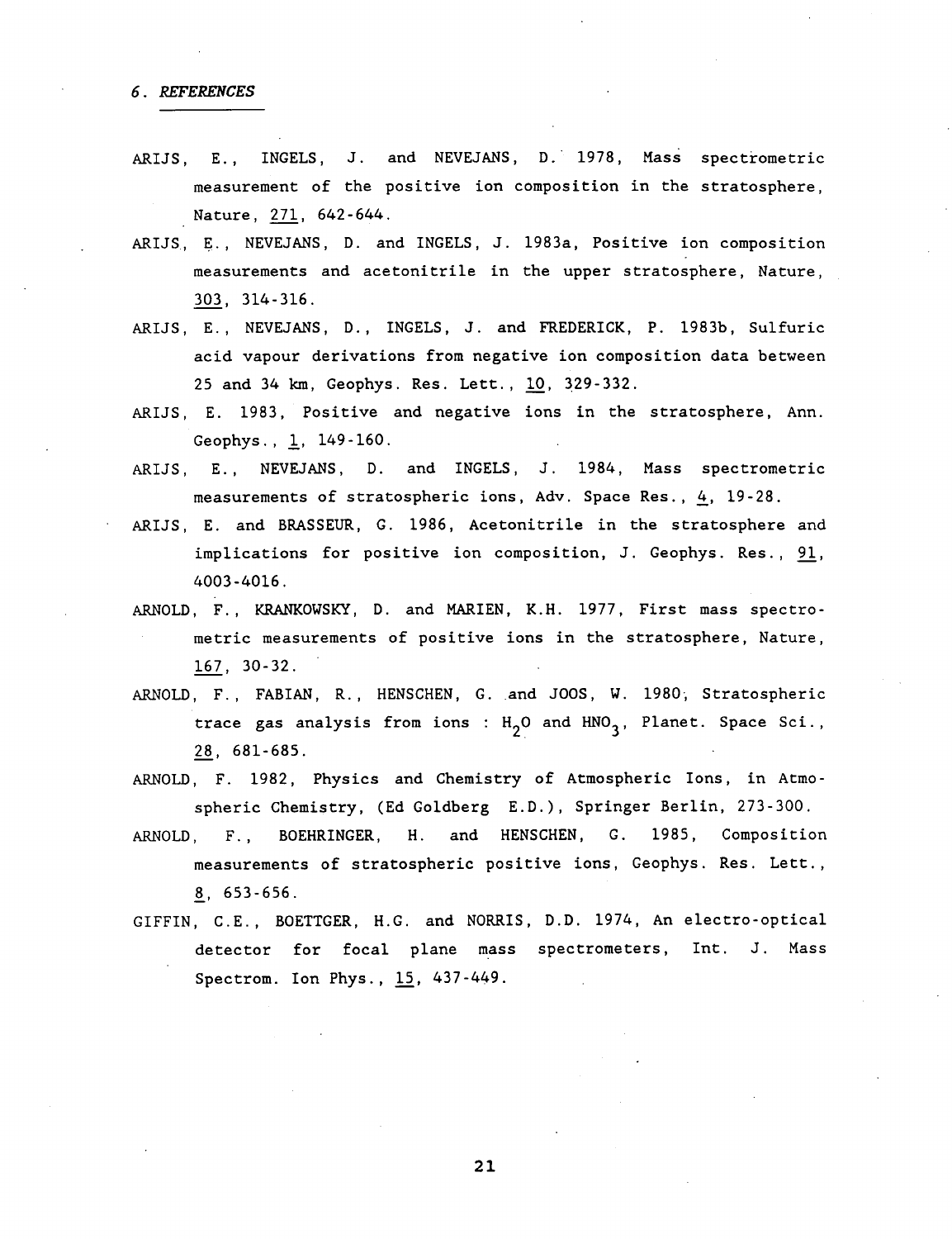- INGELS, J., ARIJS, E., NEVEJANS, D., FORTH, H.J. and SCHAEFER, G. 1978, Liquid helium cryopump and reliable opening device for a balloonborne mass spectrometer, Rev. Sci. Instr., 49, 782-784.
- KRANKOWSKY, F., ARNOLD, F., WIEDER, H., KISSEL, J. and ZÄHRINGER, J. 1972, Positive-ion composition in the lower ionosphere, Radio Sci., 7, 93-98.
- KRANKOWSKY, D., LAMMERZAHL, P., DORFLINGER, D., HERRWERTH, I., STUBBEMANN, U., WOWERIES, J., EBERHARDT, P., DOLDER, U., FISCHER, J ., HERMANN, U. , HOFSTETTER, H., JUNGCK, M., MEIER, F.O., SCHULTE, W., BERTHELIER, J.J., ILLIANO, I.M., GODEFROY, M., GOGLY, G., THEVENET, P., HOFFMAN, J.H., HODGES, R.R. and WRIGHT, W.W. 1986, The Giotto Neutral Mass Spectrometer, ESA-SP 1077, 109.

MATTAUCH, J. and HERZOG, R., 1934, Z. Phys., 89, 786.

- MURPHY, D.M. and MAUERSBERGER 1985, Operation of a microchannel plate counting system in a mass spectrometer, Rev. Sci. Instr., 56, 220- **226.**
- NARCISI, R.S. and BAILEY, A.D. 1965, Mass spectrometric measurements of positive ions at altitudes from 64 to 112 kilometers, J. Geophys. Res., 70, 3687-3700.
- NEVEJANS, D., INGELS, J. and ARIJS, E. 1985. Measurement and identification of stratospheric ions, Handbook for MAP vol 115, p. 124-153, Ed. D.G. Murcray, SCOSTEP Secretariat, University of Illinois, Urbana, USA.
- NIER, A.0. and HAYDEN, J.H. 1971, A miniature Mattauch-Herzog mass spectrometer for the investigation of planetary atmospheres, Int. J. Mass Spectrom Ion Phys., 6, 339-346.
- TIMOTHY, J.G. 1981, Curved-channel microchannel array plates, Rev. Sci. Instrum., 52, 1131-1142.
- VIGGIANO, A.A. and ARNOLD, F. 1983. Stratospheric sulfuric acid vapor : New and updated measurements, J. Geophys. Res., 88, 1457-1462.
- von ZAHN, U. and MAUERSBERGER, K. 1978, Small mass spectrometer with extended measurement capabilities at high pressure, Rev. Sci. Instr., 49, 1539-152.42.